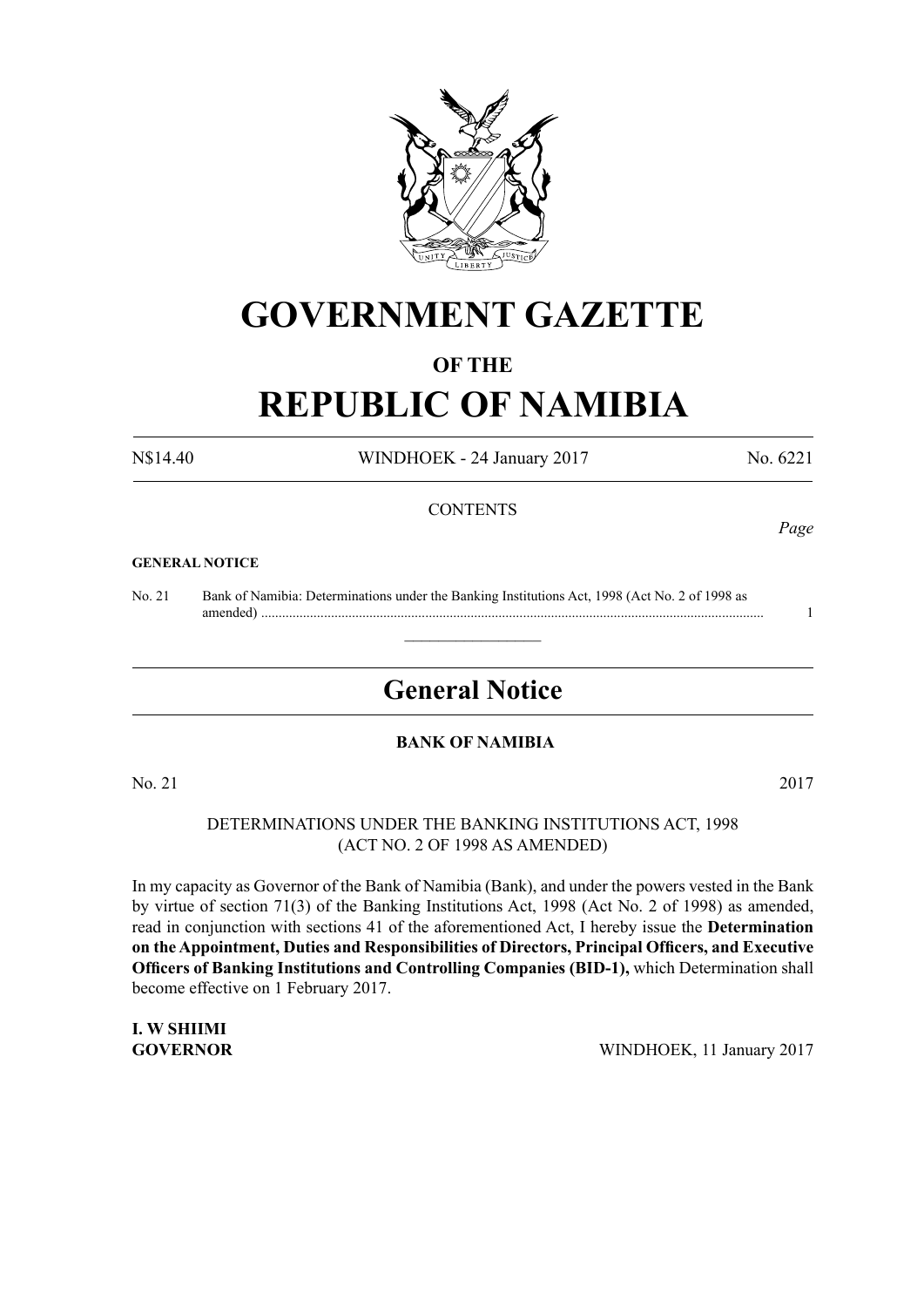## **Determination No. BID-1**

#### **APPOINTMENT, DUTIES AND RESPONSIBILITIES OF DIRECTORS, PRINCIPAL OFFICERS AND EXECUTIVE OFFICERS**

#### **Arrangement of Paragraphs**

#### **PART I**

#### **Preliminary**

#### **PARAGRAPH**

- 1. Short Title
- 2. Authorization
- 3. Application
- 4. Definitions

#### **PART II**

#### **Statement of Policy**

- 5. Purpose
- 6. Scope
- 7. Responsibility

#### **PART III**

#### **Implementation and Specific Requirements**

- 8. Appointment of Directors; Principal Officers; and Executive Officers
- 9. Duties and Responsibilities of the Board
- 10. Composition of the Board
- 11. Directorship in Other Companies
- 12. Attendance of Meetings by Non-executive Directors
- 13. Remuneration
- 14. Reporting requirements

#### **PART IV**

#### **Corrective Measures**

15. Corrective Measures

#### **PART V**

#### **Effective Date**

- 16. Effective Date
- 17. Repeal of BID 1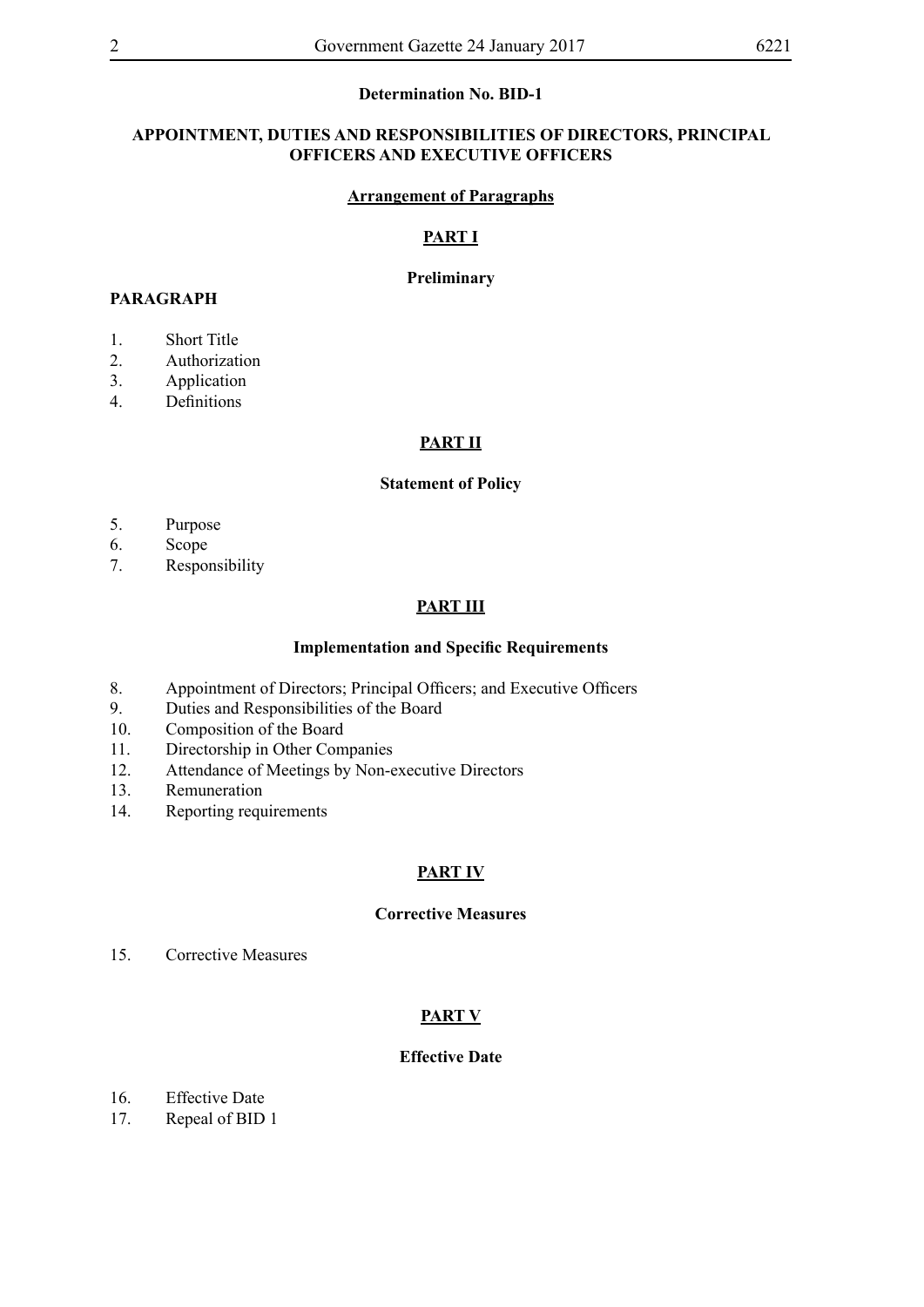.

### **PART I: PRELIMINARY**

- **1. Short Title -** Appointment, Duties and Responsibilities of Directors, Principal Officers and Executive Officers.
- **2. Authorization -** Authority for the Bank to issue this Determination is provided in Section 41 and Section 71(3) of the Act.
- **3. Application -** This Determination applies to all banking institutions and controlling companies authorised by the Bank to conduct banking business or an authorised controlling company of a banking institution in Namibia.
- **4. Definitions -** Terms used within this Determination are as defined in the Act, as further defined below, or as reasonably implied by contextual usage.
	- 4.1 **"Act"-** means the Banking Institutions Act, 1998 (Act No. 2 of 1998) as amended by the Banking Institutions Amendment Act, 2010 (Act No.14 of 2010);
	- 4.2 **"banking institution"-** means banking institution as defined in the Act and "bank" will carry a corresponding meaning;
	- 4.3 **"active politician"-** a person is considered to be politically active if he/she is a member of the National Assembly or the National Council;
	- 4.4 "**remuneration" -** means payment or compensation received for services or employment. This includes the basic salary and any bonuses or other economic benefits that an employee or executive officer receives during employment.
	- 4.5 **"economic benefits"-** a benefit that can be expressed numerically as an amount of money that will be saved or generated as the result of an action;
	- 4.6 **"controlling company"-** means controlling company as defined under the Act and "holding company" has a corresponding meaning";
	- 4.7 **"executive officer" -** means executive officer as defined under the Act;
	- 4.8 **"alternate director**"- means a person nominated by an existing director to represent such existing director during his/her absence or inability to act as director, provided that the appointment of the alternate director is approved by the Board of Directors;
	- 4.9 **"non-executive director"-** means a director who is not a full-time employee of the banking institution or its subsidiaries. An individual in the full-time employment of the holding company or its subsidiaries would also be considered to be a nonexecutive director unless such individual by his/her conduct or executive authority could be construed to be directing the day to day management of the company and its subsidiaries. Non-executive director are independent of management on all issues including strategy, performance, sustainability, resources, transformation, diversity, employment, equity, standards of conduct and evaluation of performance;
	- 4.10 **"independent non-executive director"-** means a non-executive director who;
		- I. is not a substantial shareholder, as defined in the Act, of the banking institution (including any controlling or subsidiary companies in a consolidated group with the banking institution) and who represents the interests of members of the general public and of the shareholders other than the controlling shareholders;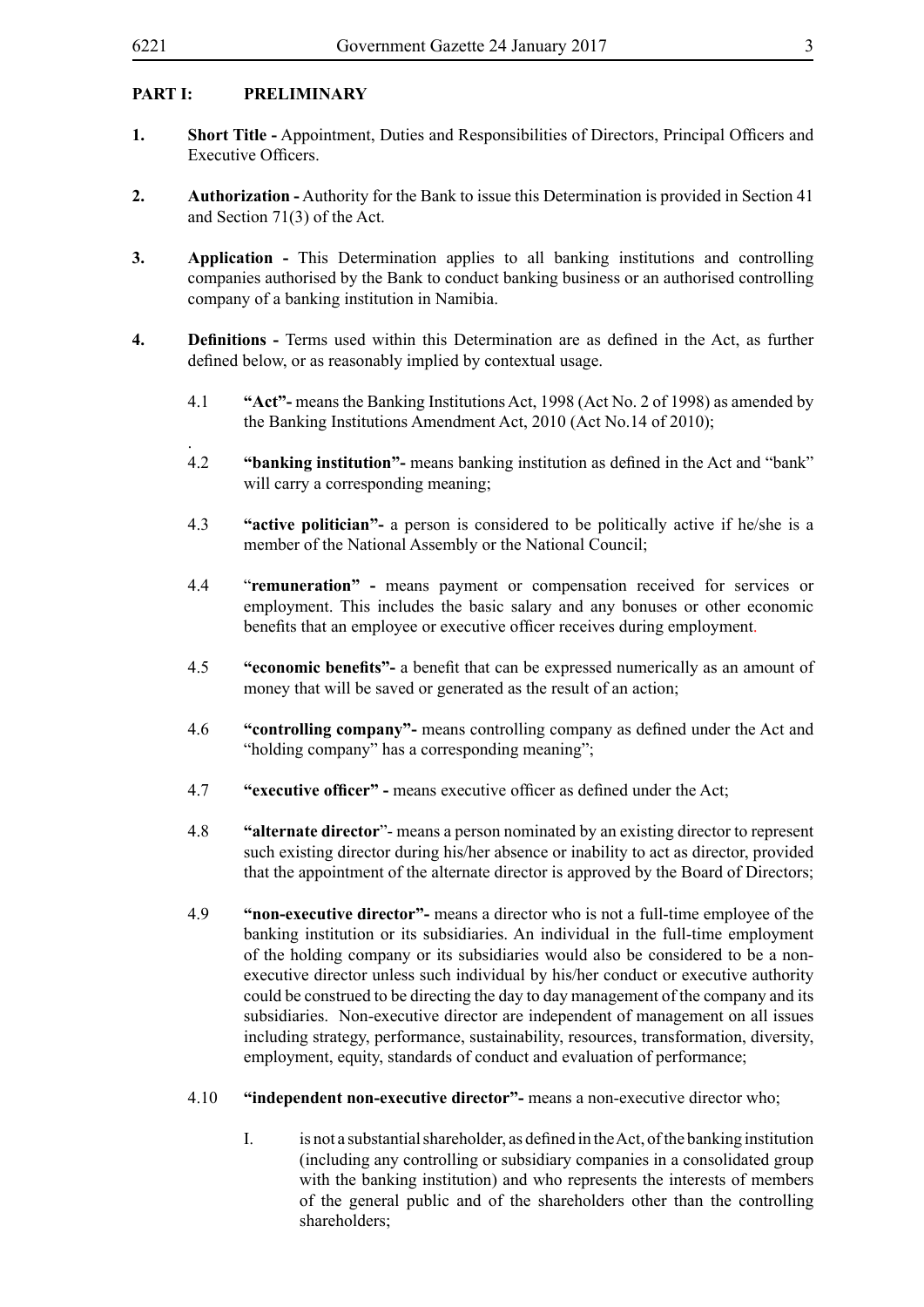- II. does not have a direct or indirect interest in the company which is less than 5% of the group's total number of shares in issues, but is material to his personal wealth;
- III. is not and has not been employed by the banking institution, its subsidiaries and/or the banking institution's holding company or its subsidiaries in any executive capacity for the preceding three financial years;
- IV. is not a member of the immediate family of an individual who is , or has during the preceding three financial years, been employed by the company or the group in an executive capacity;
- V. is not a professional adviser to the banking institution or the group, other than as a director;
- VI. has no significant contractual relationship with the banking institution or the banking institution's holding company, and/or
- VII. does not receive remuneration contingent upon the performance of the banking institution or the controlling company.

In addition to the above-mentioned, the provisions of principle C2-18.6 of the NamCode must apply.

4.11 **"independence**"- read together with principle C18.4 of the NamCode means the ability to exercise objective, independent judgment after fair consideration of all relevant information and views without undue influence from executive officers within the bank or controlling company or from inappropriate external parties or interests.

#### **PART II: STATEMENT OF POLICY**

- **5. Purpose -** This Determination is intended to set out guiding principles relating to corporate governance in banking institutions and controlling companies. The Determination relates to the appointment, duties and responsibilities of directors, principal officers, and executive officers of banking institutions and controlling companies. It aims to ensure that only "fit and proper" persons are appointed to serve on the board and run the affairs of banking institutions and controlling companies.
- **6. Scope -** This Determination applies to all directors, principal officers, and executive officers of banking institutions and controlling companies, and should be read in conjunction with the Corporate Governance Code for Namibia (the Namcode).
- **7. Responsibility** it shall be the responsibility of banking institutions and controlling companiesto ensure that only 'fit and proper" persons are nominated and appointed to be board of directors, principal officers, or executive officers of banking institutions and controlling companies and that the appointed candidates execute their duties and responsibilities as stipulated herein.

#### **PART III: IMPLEMENTATION AND SPECIFIC LIMITATIONS**

#### **8. Appointment of Directors, Principal Officers and Executive Officers**

**8.1 Approval of Appointments: -** every banking institution and controlling company must give the Bank written notice of the nomination of any director, principal officer, or executive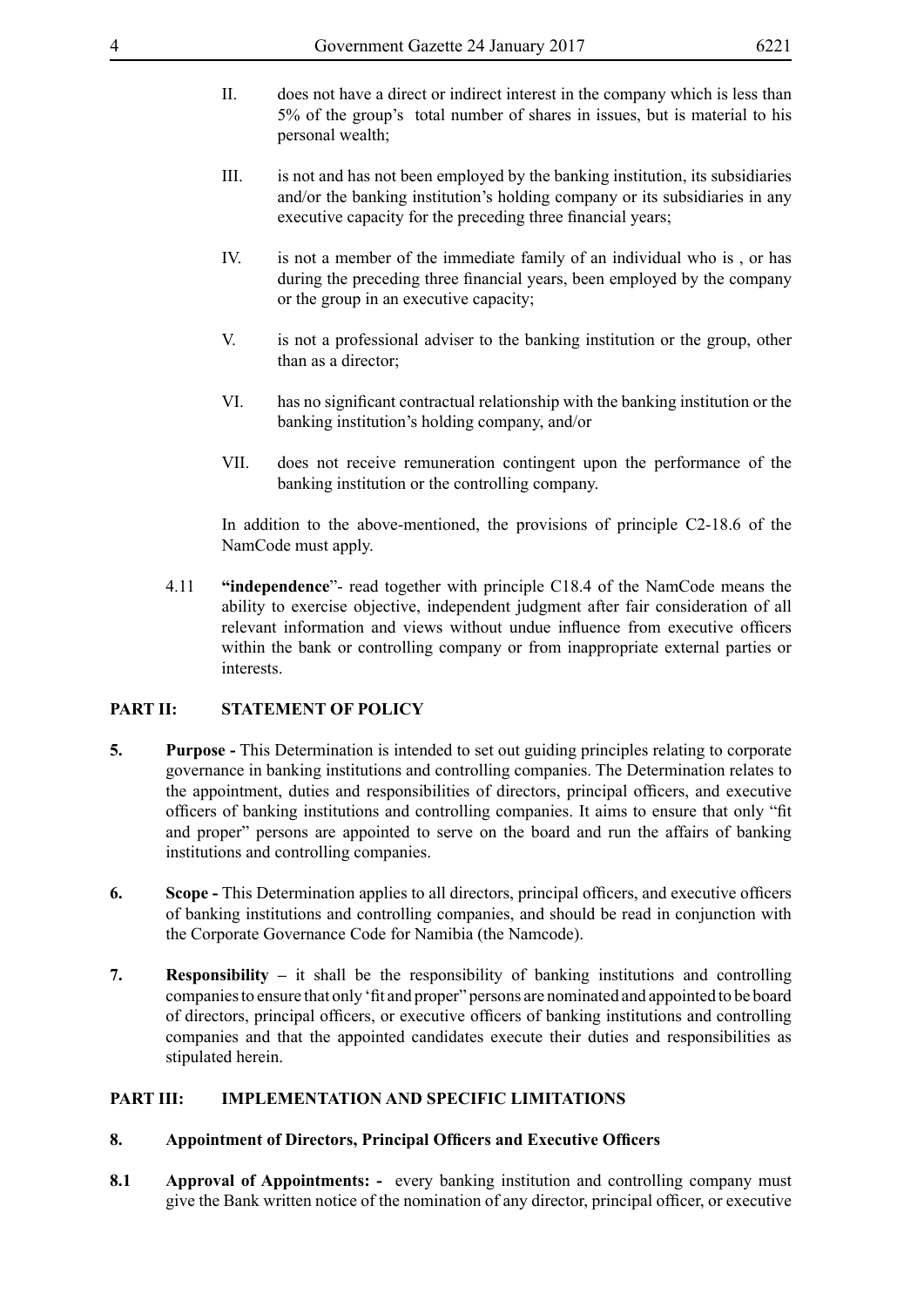officer of such bank or controlling company. Such notice must reach the Bank at least 30 days prior to the proposed date of appointment. The application must be accompanied by the following forms and documentation, duly completed and signed by the prospective director; principal officer; or executive officer.

- **a) Annexure A** (i.e. form BIF024);
- **b) Annexure B** (i.e. form BIF 022);
- **c) Annexure C** (i.e. declaration form);
- d) A comprehensive curriculum vitae;
- e) Certified copies of academic qualifications;
- f) Certified copies of personal identification documents;
- g) A police clearance or certificate of conduct from Namibia and/or the country of present residence, which is not older than 6 months and
- h) Any other documents or information the Bank may deem necessary from time to time.
- **8.2** Fit and Proper Test: upon receiving all the required documentation listed above, the Bank must conduct a "fit and proper" test guided by the contents of **Annexure D,** to determine whether the applicant is suitable to hold the position of director, principal officer, or executive officer of a banking institution or controlling company as the case may be. In determining the fitness and propriety of a person to hold the position of director, principal officer, or executive officer due regard must be given to the following:
	- a) His/her probity, competence and soundness of judgement in fulfilling the responsibilities of that position;
	- b) His/her experience, knowledge and understanding of conducting and managing banking business;
	- c) His/his education or other qualifications and experience relating to the functions to be performed;
	- $d)$  The diligence with which he/he is fulfilling or is likely to fulfil those responsibilities; and
	- e) Whether the person has a sound financial record and has never been declared bankrupt/insolvent by a competent court in Namibia, in terms of the Insolvency Act, 1936 (No. 24 of 1936) or any relevant legislation governing insolvency, or in any other countries, in terms of such countries' bankruptcy/insolvency laws.
- **8.3 Additional Criteria for Principal Officers:** the sound operation of banking institutions or controlling companies depends critically on its principal officer. The candidate for the principal officer's position must be suitably qualified with appropriate experience and must preferably possess a proven track record in the financial industry.
	- a) The following requirements must be observed with regard to the appointment and responsibilities of the principal officer:-
		- (i) He must be a person of high integrity.
		- (ii) He must be familiar with the operations of the banking institution, the state of internal controls, legal requirements, as well as current issues and policies affecting the industry in general.
		- (iii) In respect of the principal officer of a banking institution, he must also have the necessary knowledge and professional competence to the conduct of banking business;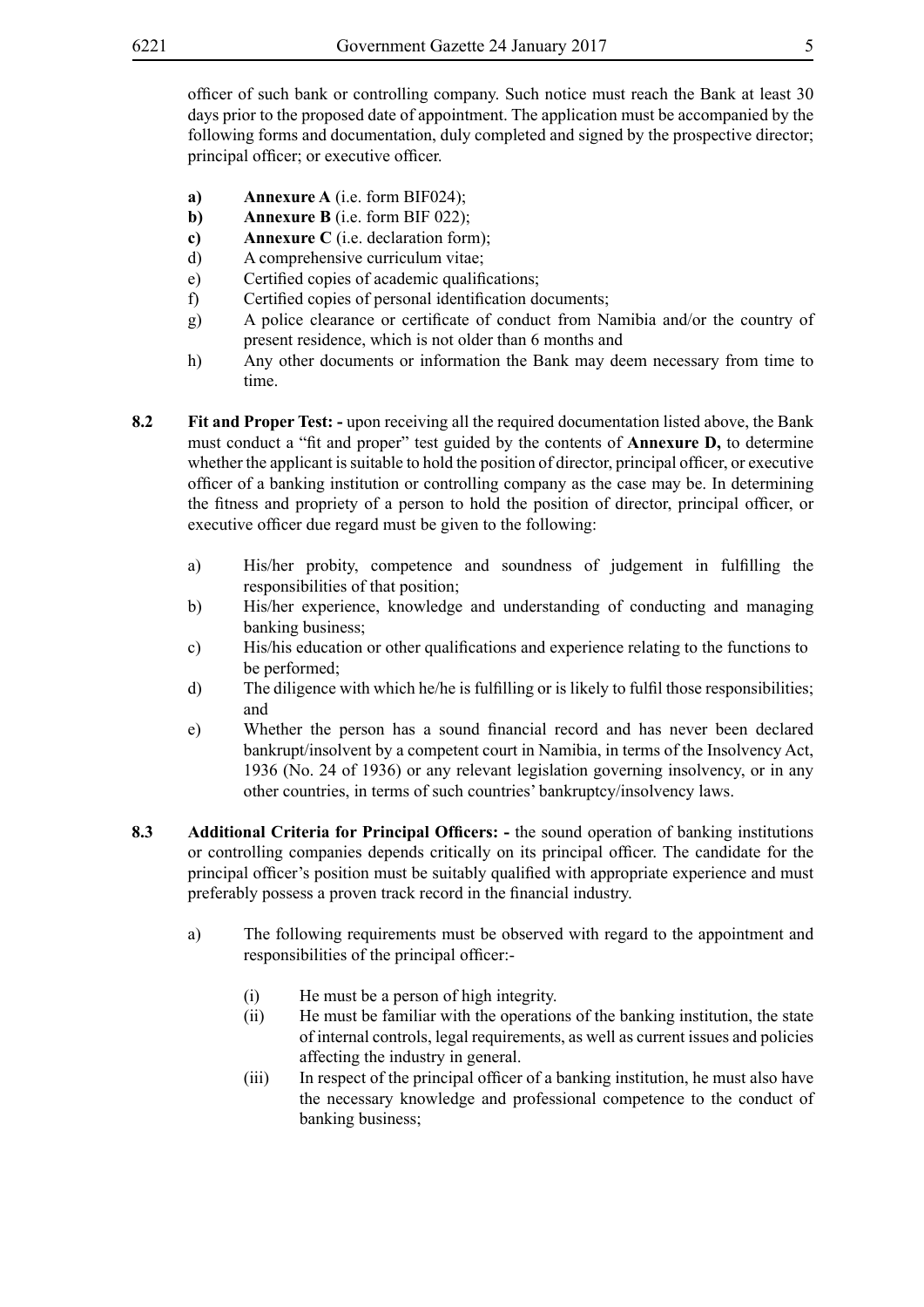- b) In the absence<sup>1</sup> of the principal officer, a banking institution must inform the Bank of the person who will be directly responsible for the overall running of the banking institution during such period of absence. This is necessary for the Bank to consult him on matters of policy and day-to-day operations. The person so nominated must be fully acquainted with the affairs of the banking institution, and must be able to act promptly and, with authority, on matters affecting the banking institution. The nominated person must fulfil the fit and probity requirements as stated in paragraph 8.2 above.
- c) The delegation of responsibilities to several persons, with no single person appointed as the coordinator within the bank or controlling company, is not permitted.
- **8.4 Principal Officer and Executive Officers (Senior Management)** should ensure that the banking institutions activities are consistent with the business strategy, risk tolerance and policies as approved by the Board.

#### **8.5 Restrictions on Appointment of Persons: -**

- 8.5.1 Without prejudice to the generality of the foregoing provisions, banking institutions and controlling companies must not appoint a director; principal officer; or executive officer if he/she has at any time
	- a) committed an offence involving fraud or other dishonesty, or any other relevant criminal offences of which dishonesty is an element;
	- b) contravened any provisions made by or under any law designed to protect members of the public against financial loss due to dishonesty, incompetence or malpractice by persons concerned in the provision of banking, insurance, investment or other financial services or the management of companies or against financial loss due to the conduct of insolvents or rehabilitative insolvents;
	- c) been engaged in or been associated with any other business practices or otherwise conduct himself/herself in such a way as to cast doubt on his/her competence and soundness of judgement;
	- d) been involved with a company, partnership, or other organisation that had its license revoked or withdrawn;
	- e) been a director, or concerned in the management of a business that has gone into insolvency or liquidation while such person was a director or member of the management team of such company or within one year after having left that company for the preceding (one) year;
	- f) been dismissed, or asked to resign and consequently resigned, from employment or from a position of trust, fiduciary appointment or similar positions, or has ever been disqualified from acting as a director or from acting in any managerial capacity.
- 8.5.2 A person may be disqualified on basis of any other grounds that the Bank may deem significant to impair his/her ability to discharge of his/her duties.

<sup>1</sup> Absence in this regard would mean a period exceeding 14 days and where the Principal Officers may not otherwise be reachable via email or telephonically to attend to urgent matters and policy issues relating to the institution. This may include absence due to annual leave, extended period of sick leave or extended period of compassionate leave.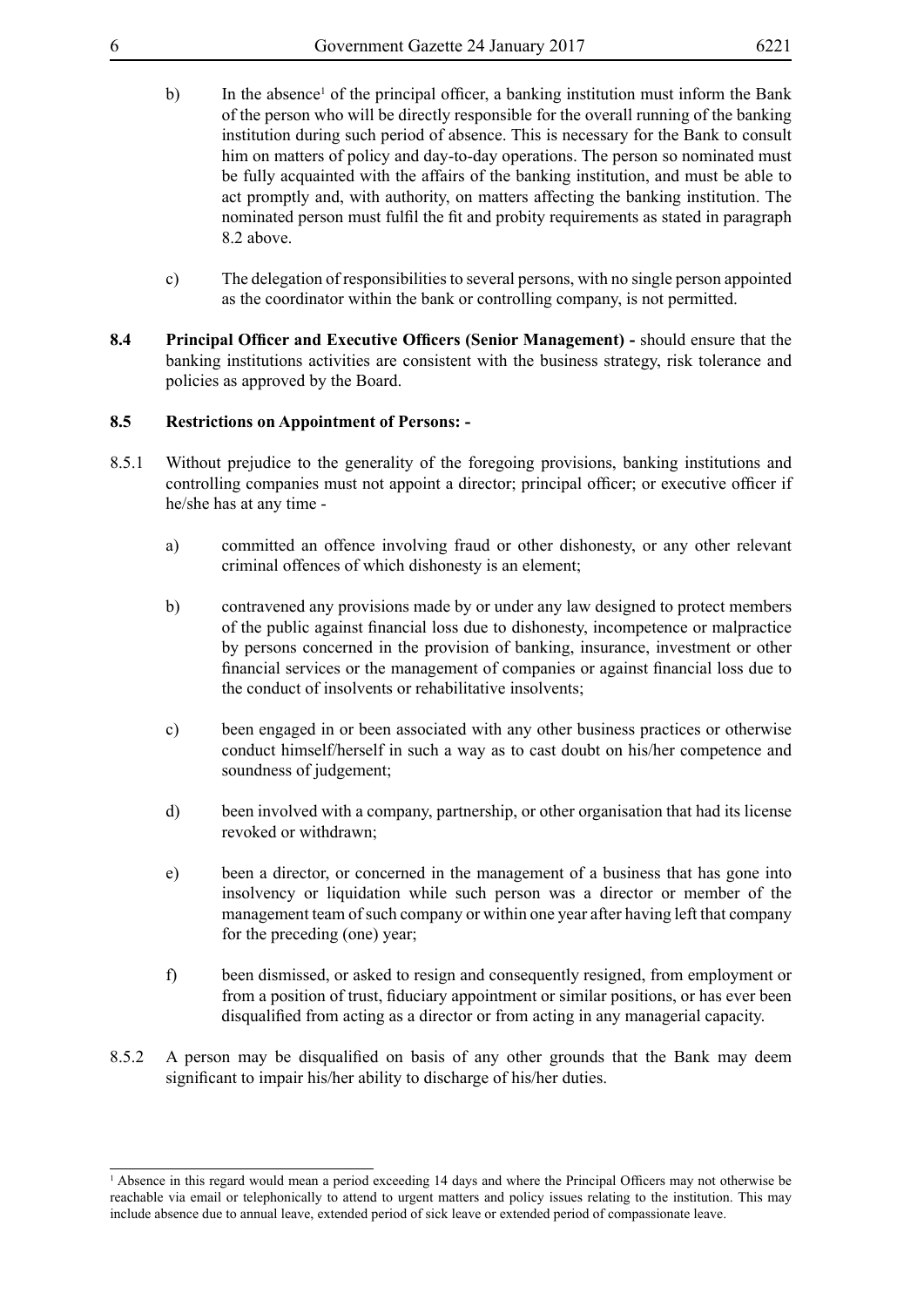#### **8.6 Alternate Directors:**

- a) Directors of banking institutions or controlling companies may not appoint alternate directors as they are expected to be personally committed to the board in directing the management of the banking institution or controlling companies. This is based on the premise that an alternate, in his capacity as a proxy for a director, may not be able to contribute effectively to the deliberations of the board.
- b) Directors who are not Namibian residents are permitted to appoint alternates, on good cause shown; provided that a "fit and proper" test is conducted in the same manner as for prospective directors prior to such appointment.
- c) Directors must attend at least 75% of board meeting per annum, unless prior exemption of the Bank is obtained for valid reason(s), to avoid the abusing of the use of alternative directors.
- **8.7 Practicing Lawyers and Accountants: -** to enable banking institutions and controlling companiesto tap the expertise oflawyers and accountants, practicing lawyers and accountants may be appointed as directors of a banking institution or controlling company, provided they are not employed by or must not be partners in a legal firm, which is on the panel of lawyers of that particular banking institution or controlling companies. Similarly, practicing accountants may be directors provided they are not employed by or are not partners in an accounting firm which is engaged to conduct the audit of or consultancy work for that particular banking institution or controlling companies.

The practicing lawyers and accountants who are appointed as directors of banking institutions and/or controlling companies must exercise the highest degree of integrity and professionalism. They must be mindful of the need to avoid being involved or seen to be involved in any self-serving practices and conflict of interest situations in the conduct of their profession while serving as directors of a banking institution or controlling company.

- **8.8 Service providers:** owners of companies that provide services to a banking institution or controlling company should only be appointed as directors of a banking institution or controlling company once their level of influence on the concerned banking institution or controlling company has been assessed by the Bank.
- **8.9 Active Politicians: -** individuals who are active in politics in Namibia must not be appointed as directors of a banking institution or controlling company. This is to avoid risk of the politicians encountering conflict of interest situations in fulfilling their political duties. In this regard, banking institutions and controlling companies must remove such person and inform the Bank promptly upon the knowledge that any of their directors have become actively involved in politics.

#### **9. Duties and Responsibilities of the Board**

In addition to the duties stipulated under section 41 (5) of the Act, the board of directors of a banking institution or controlling company shall be responsible for the following: -

**9.1 Appointment:** - select and appoint executive officers who are qualified and competent to administer the affairs of the banking institution or controlling company effectively and soundly. The management team must be professional at all times in carrying out its duties and the board of directors must ensure at all times the effectiveness and competence of their management team.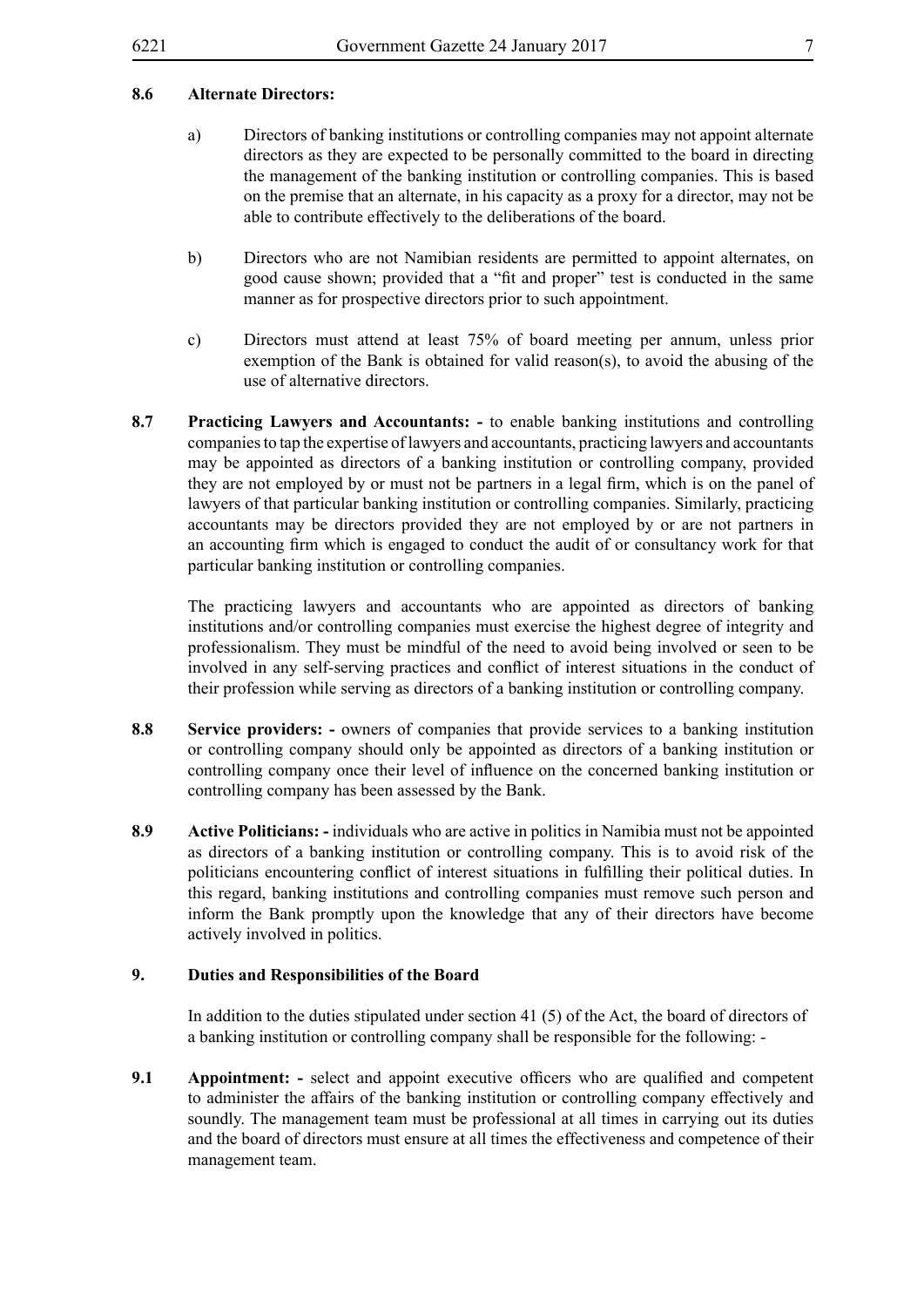**9.2 Supervisory Oversight on Management: -** supervise the affairs of the banking institution or controlling company, and be regularly informed of the banking institution and controlling company's financial condition and management policies ensuring that the banking institution and controlling company are soundly managed. The directors of a banking institution are entrusted with the handling and investment of public funds. Consequently, the supervisory commitment required from them entails a higher degree of wisdom, prudence, good business judgement and competence than that of directors of other types of companies. They must commit sufficient time to be fully acquainted with the condition of the business and the direction into which they are steering the banking institution and controlling company to apply immediate remedial measures when the need arises.

Although directors may delegate certain authority to executive officers, it is ultimately their responsibility to supervise the banking institution and controlling company to ensure sound management. The board must meet at least once quarterly, to deliberate on the performance of the banking institution and to provide direction and guidance to management.

- **9.3 Objectives, Strategies, Policies, Procedures, and Processes: -** provide clear and effective objectives, policies, strategies, and systems within which senior executive officers must operate. These must cover all aspects of operations, including strategic planning, credit, administration and control, asset and liability management encompassing the management of liquidity risk, interest rate risk in the banking book, market risk, credit risk, operational risk, accounting system and control, service quality, automation plan, prevention of money laundering, terrorism financing and proliferation financing, profit planning and budgeting, adequacy of capital and human resource development and ensuring compliance with any obligation specified in any applicable laws. Clear lines and limits of authority for all levels of staff must be established.
- **9.4 Internal Audit Department: -** set up an effective internal audit department, staffed with qualified internal audit resources to perform internal audit functions, covering the traditional function of financial as well as management audits. To enhance the independence of the internal audit function, the board must ensure that the internal auditors have full access to all records, and are given an appropriate standing in the organisation's hierarchy. In this regard, the internal auditors must be placed under the direct authority and supervision of the Audit Committee and must report independently to the said Committee. The Chief Internal Auditor including the Internal Audit Department, must have a direct reporting line to the Chairperson of the Audit Committee and his performance must be evaluated and rated by the Audit Committee.
- **9.5 Audit Committee: -** establish and ensure the effective functioning of an Audit Committee comprising of non-executive directors, in accordance with section 42 of the Act.
- **9.6 Risk Management Committee: -** establish and ensure the effective functioning of a Risk Management Committee, which should be responsible for creating a comprehensive risk management process to identify; measure; monitor; evaluate; and control or mitigate all material risks inherent in the banking institution and controlling company. Additionally, the Risk Management Committee must provide oversight on senior management's activities in managing credit, market, liquidity, operational, compliance, reputational, strategic, country and transfer risks and any other risks of the banking institution and controlling company; The committee must ensure that the risk function within the banking institution and controlling company possess sufficient experience and qualification and must has sufficient stature, authority, independence and resources to enable it to carry out its responsibilities.
- **9.7 Compliance: -** in line with principle C6-1 of the NamCode, the board must ensure that there is an effective independent compliance function overseeing the management of the bank's compliance risk and approves the banking institution's compliance policy, including a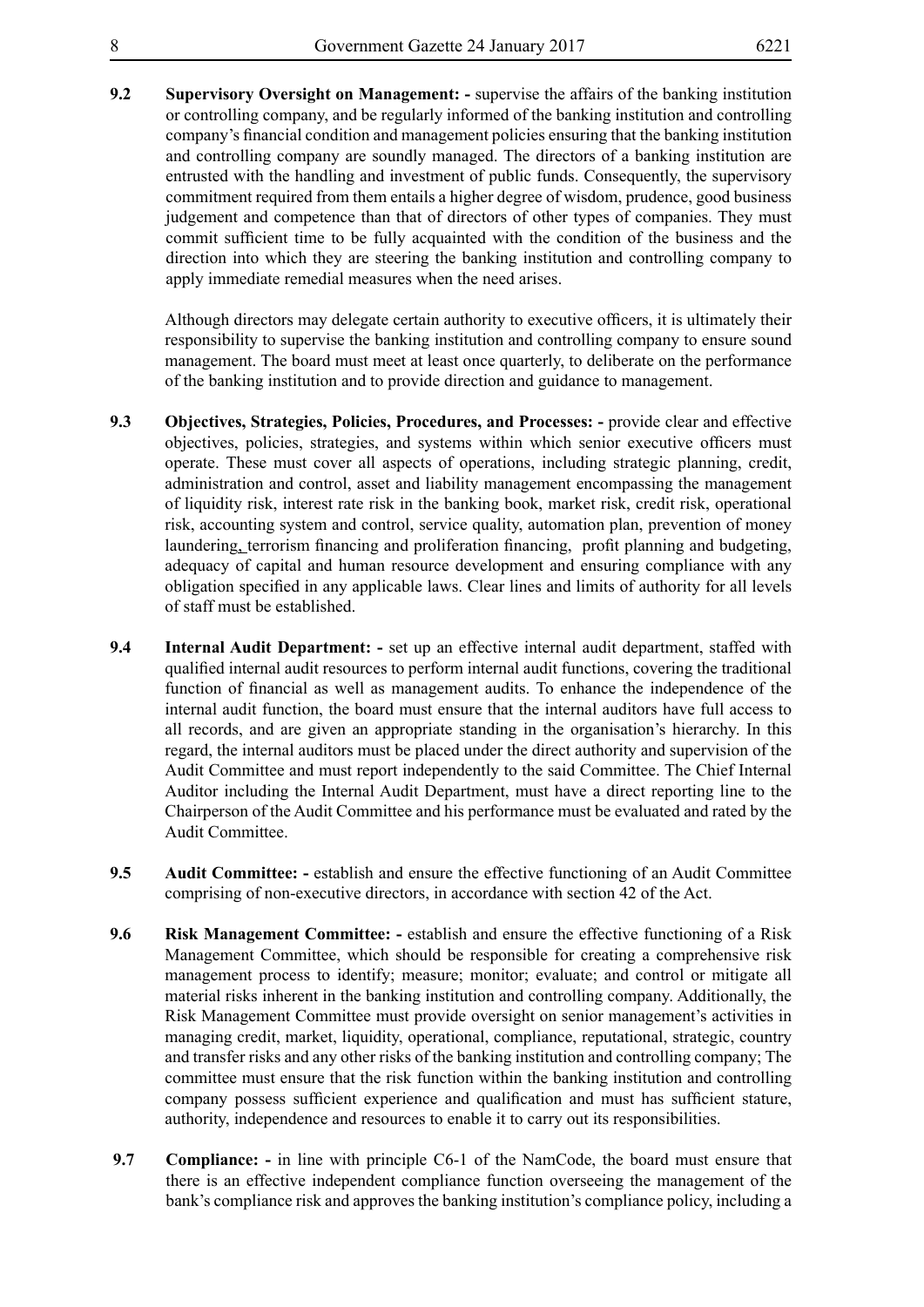formal document establishing a permanent and effective compliance function. At least once a year, the board or a committee of the board must assess the extent to which the banking institution is managing its compliance risk effectively.

Most importantly, directors are expected to observe and be familiar with banking and other relevant legislation, related regulations, determinations, guidelines, and notices and must exercise due diligence to ensure that these are not violated. Directors may be held accountable for any non-compliance with the provisions of the banking legislation and be removed from office if found to have acted against the interests of depositors and the banking institution.

- **9.8 Social Responsibility: -** ensure that the banking institution has a beneficial influence on the economic well-being of the community. Within the framework of sound business practices, directors have a continuing responsibility to the community to provide those banking services and facilities which will be conducive to economic growth and national policy aspirations.
- **9.9 Self-serving Practices and Conflict of Interest: -** display the utmost good faith towards the banking institution in their dealings with it or on its behalf. Since, once their appointments take effect, Directors assume a fiduciary role and must disclose their outside business interests and in particular, avoid making any personal profit, acquiring personal benefit or retaining any commission, bonus or gifts for performing their official function of granting approval to financing arrangements or the use of particular services.

They must also undertake to comply with the lending policies and practices applicable to directors of the bank and controlling company. With regard to credit exposures to directors, banking institutions must comply with the determinations issued by the Bank in terms of section 36 of the Act on exposures to directors, officers with managerial responsibilities, shareholders, etc.

#### **10. Composition of the Board of Directors**

**10.1 Minimum Number of Directors: -** a banking institution must have at least five directors. This is crucial to ensure that an adequate number of directors are always present to provide direction and guidance to the management of the banking institution. In the event that the Memorandum and Articles of Associations (M&A) of a banking institution prohibits the appointment of more than five directors, the M&A must be amended. In other cases, banking institutions are obliged to amend their M&A, as and when convenient, to provide for a minimum of five directors.

To ensure appropriate succession planning, the board should identify a sufficiently broad population of candidates to be nominated as board members. This should consist of a blend of qualified executive, non-executive and independent non-executive members.

**10.2 Independent Non-Executive Directors:-** in an increasingly complex banking environment, the presence of suitably qualified independent directors can contribute effectively towards achieving the main tasks of the board. Independent directors must provide the necessary check and balance on the "controller" i.e. parties representing the interests of the majority shareholders of the banking institution or controlling company so as to ensure that interests of minority shareholders and that of the general public are given due consideration in the decisions-making process. Independent directors should not be brought in only to be neglected and ignored as this would tantamount to deceiving the minority shareholders and the public.

A banking institution and controlling company must appoint **at least two** independent nonexecutive directors to its board. A director of a banking institution who is an independent director of that bank institution's controlling company will be considered to be an independent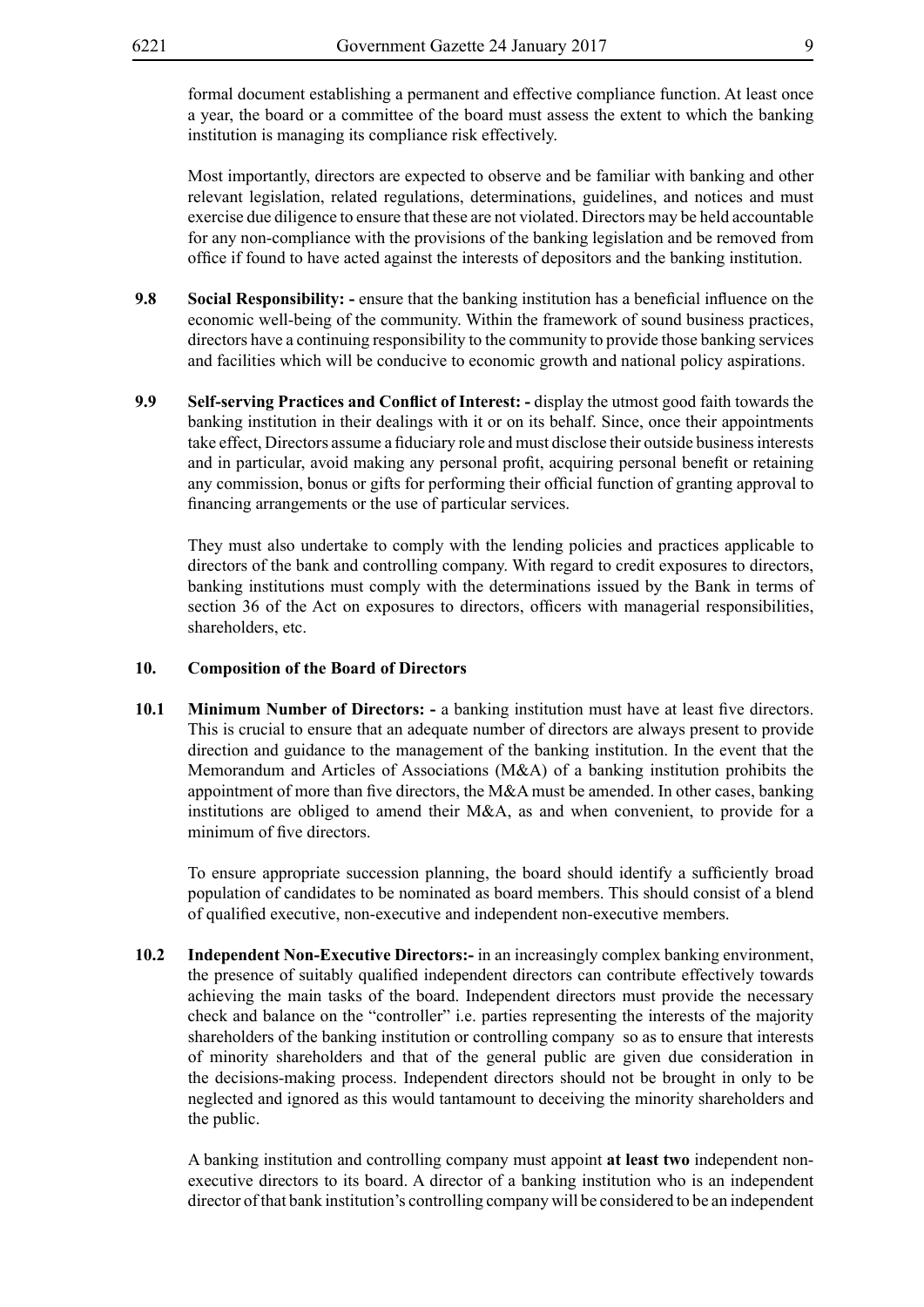director of such a banking institution if he does not have a direct or indirect stake of more than 5% in that respective banking institution.

**10.3 Chairperson of the Board: -** in order to achieve appropriate checks and balances, the chairperson of the board of a banking institution or controlling company must be an independent non-executive director, who is free of conflict of interest at appointment or election.

The board must evaluate the independence of the chairperson on annual basis. In situations where the independence of the chairperson is questionable or impaired, a lead independent non-executive director (LID) should be appointed as a chairperson for as long as the situation exists.

The chairperson of the board of a banking institution and the chairperson of the controlling company maybe the same person provided that there is a substantially the same board of directors serving both the banking institution and the controlling company and that the minutes are kept and documented separately.

No substantial shareholder in the banking institution or controlling company may be appointed to be the chairperson or deputy chairperson of that banking institution or controlling company.

Additionally, any person who has been employed by the banking institution and/or the banking institution's controlling company in any executive capacity for the preceding three financial years may not be appointed as a chairperson of the Board.

In addition to the above, the appointment of a board chairperson should comply with Principle C2-16 of the NamCode which deals with aspects relating to the chairperson of a company.

Banking institution or controlling company are required to bring the board structure in compliance with this Determination regarding the appointment of substantial shareholder in the banking institution or controlling company as a chairperson or deputy chairperson within two years from the date of publication.

- **10.4 Maximum Number of Executive Directors: - a maximum of two executive officers**, including the Principal Officer, of a banking institution or controlling company must serve on the board. In exceptional cases with the prior written consent of the Bank, up to three senior officers may be appointed as directors. This is to ensure that the non-executive and independent non-executive directors, who should form the majority, render the necessary independence to the board from the executive arm of the banking institution or controlling company, and help mitigate any possible conflict of interest between the policy-making process and the day-to-day management of the banking institution and controlling company.
- **10.5 Board Committees: -** the majority of the members of the various board committees shall be non-executive directors. A banking institution or controlling company may choose to establish one single board committee to deal with all key risk areas (audit, risk, compliance, remuneration, information technology, etc.) e.g. Board, Audit and Risk Committee. However, the banking institution or controlling company must demonstrate to the satisfaction of the Bank that such single committee will adequately deliver on its mandate in the respective areas.

Committees must be chaired by independent non-executive directors, other than the executive directors.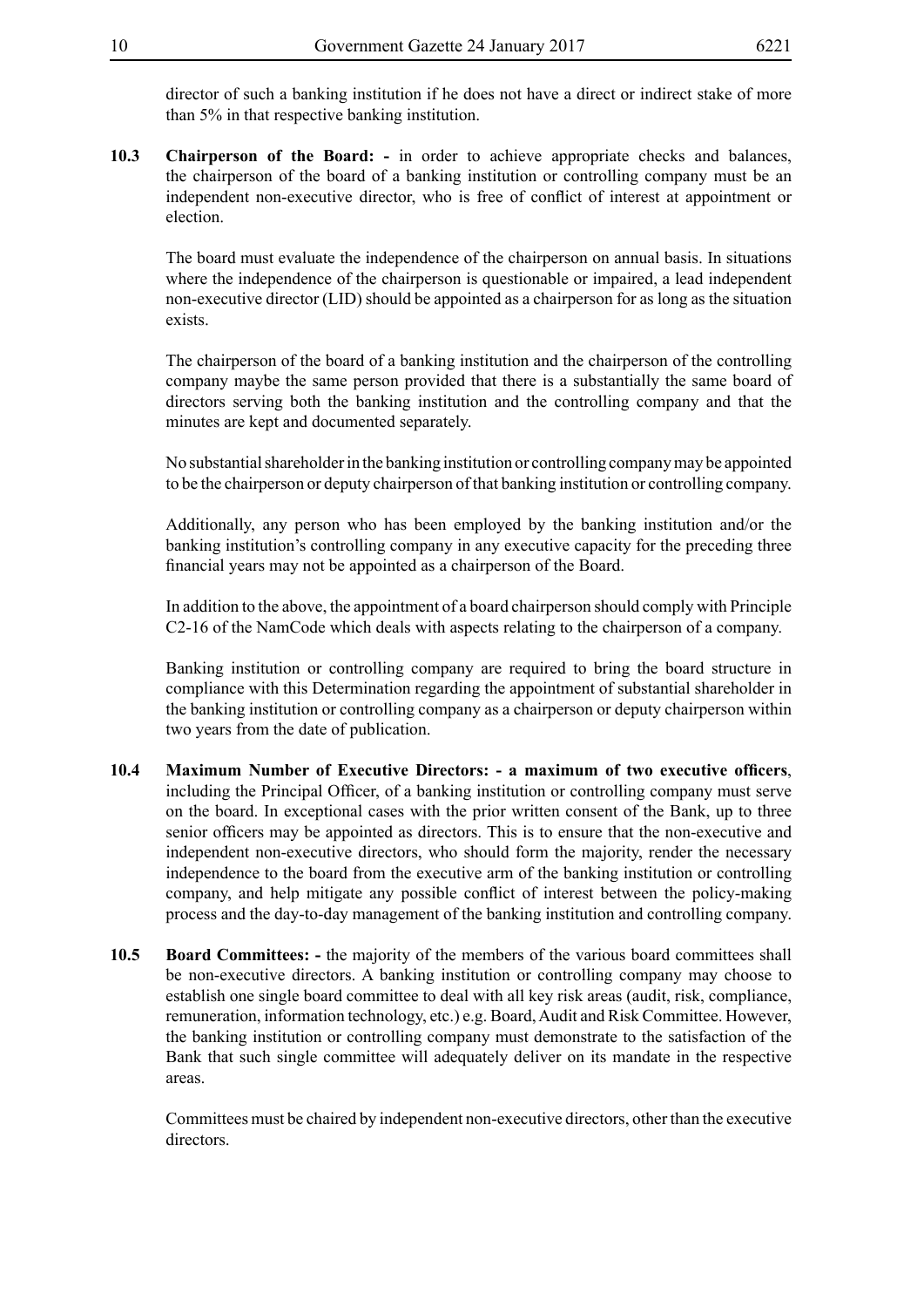## **11. Directorship in Other Companies**

Interlocking directorships in any other banking institutions or banking groups are prohibited. The Bank will only allow common directorships for banking institutions and controlling companies within the same group. This is in line with the need to avoid conflict of interest situations in the management of two or more banking groups. Consistent with this policy, a person with more than 5% of the total nominal value of all vote bearing shares issued in a banking institution or controlling in his personal capacity (directly or indirectly) must not be appointed to the board of another banking institution or banking group.

Subject to the prior written approval of the Bank, any executive director (including the principal officer) of a banking institution must not hold any executive position in another company. However, for companies within the same group, and family-owned companies of the principal officer or executive director, exemption may be granted on a case-by-case basis. This is consistent with the Bank's requirement for a principal officer and any other executive director to devote his attention and commitment principally to the day-to-day operations of a banking institution.

#### **12. Attendance of Meetings by Non-Executive (including Independent Non-Executive) Directors**

Non-executive board members must attend at least 75% of the board meetings of a banking institution or controlling company in any particular year. This is to ensure that they will discharge their duties and responsibilities effectively. At its Annual General Meeting, a banking institution or controlling company must review the suitability of any non-executive director who has failed to comply with this 75% attendance rule without valid reason. A nonexecutive who breached the 75% attendance rule without valid reason for two consecutive years must be discharged. Attendance must be disclosed in the annual report.

#### **13. Remuneration of Directors, Principal Officers and Executive Officers**

The remuneration of the directors, principal officers and executive officers shall not be out of line with the nature and size of operations of a banking institution. The directors, principal officer and executive officers shall not avail themselves of unreasonably bountiful remuneration, with excessive bonuses and fringe benefitsrelative to the profits and operations of the banking institution. Banking institutions and controlling companies should remunerate directors fairly and responsibly. (Refer to Principle C2 - 25 of the NamCode).

#### **13.1 Effective governance of remuneration**

The board of directors of banking institutions and controlling companies should exercise good stewardship of their banking institutions' remuneration practices and ensure that remuneration works in harmony with other practices to implement balanced risk postures:

- a) The banking institutions and controlling company's board of directors must actively oversee the organisation's remuneration policies.
- b) The banking institutions and controlling companies board of directors must monitor and review the remuneration system to ensure the system operates as intended.
- c) Staff engaged in financial and risk control must be independent, have appropriate authority, and be remunerated in a manner that is independent of the business areas they oversee and commensurate with their key role in the banking institution.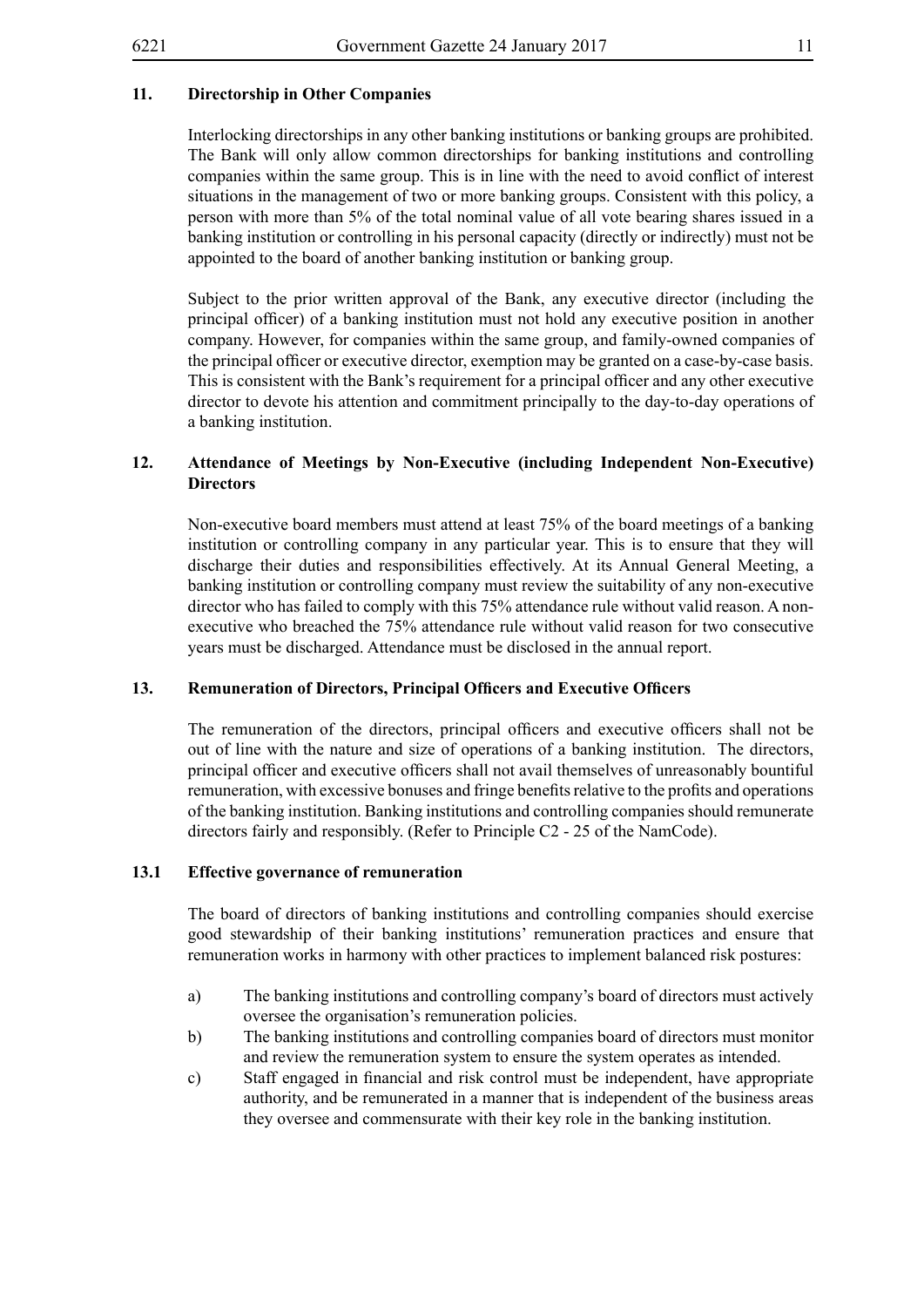## **13.2 Effective alignment of remuneration with prudent risk taking**

An employee's remuneration should take account of the risks that he/she takes on behalf of the banking institution. Remuneration should take into consideration prospective risks and risk outcomes that are already realised.

- a) Remuneration must be adjusted for all types of risk. Subdued or negative financial performance of the financial institution should generally lead to a considerable contraction of the banking institution's total variable compensation.
- b) Remuneration outcomes must be symmetric with risk outcomes.
- c) Remuneration pay-out schedules must be sensitive to the time horizon of risks.

#### **13.3 Effective supervisory oversight and engagement by stakeholders**

Banking institutions and controlling companies must demonstrate to the satisfaction of the Bank and other stakeholders that their remuneration policies are sound.

- a) Supervisory review of remuneration practices must be rigorous and sustained, and deficiencies must be addressed promptly with supervisory action.
- b) Banking institutions and controlling companies must disclose clear, comprehensive and timely information about their remuneration practices to facilitate constructive engagement by all stakeholders.

#### **14. Reporting Requirements**

The banking institutions and controlling companies must report, within **5 working days**, to the Bank when any director or principal officer resigns from their positions. The banking institutions and controlling companies must, if they become aware of any changes in the "fitness and propriety" of any of their directors or principal officer, report such changes to the Bank in writing within **10 working days** of them becoming aware. The banking institution must also submit form CM29 within 10 working days, should there be a change in directorships in terms of resignations and/or new appointments.

#### **PART IV: CORRECTIVE MEASURES**

**15. Corrective measures** - If a banking institution or controlling company fails to comply with this Determination, the Bank may pursue any remedial measures as provided under the Act or any other measures the Bank may deem appropriate in the interest of prudent banking practices.

#### **PART V: EFFECTIVE DATE**

- **16. Effective date** The effective date of this Determination shall be 1 February 2017.
- **17. Repeal of BID-1** This Determination repeals and replaces the Determinations on the Appointment, Duties and Responsibilities of Directors and Principal Officers of Banking Institutions (BID-1) published, as General Notice No. 119, in the Government Gazette No. 1899 of 29 June 1998.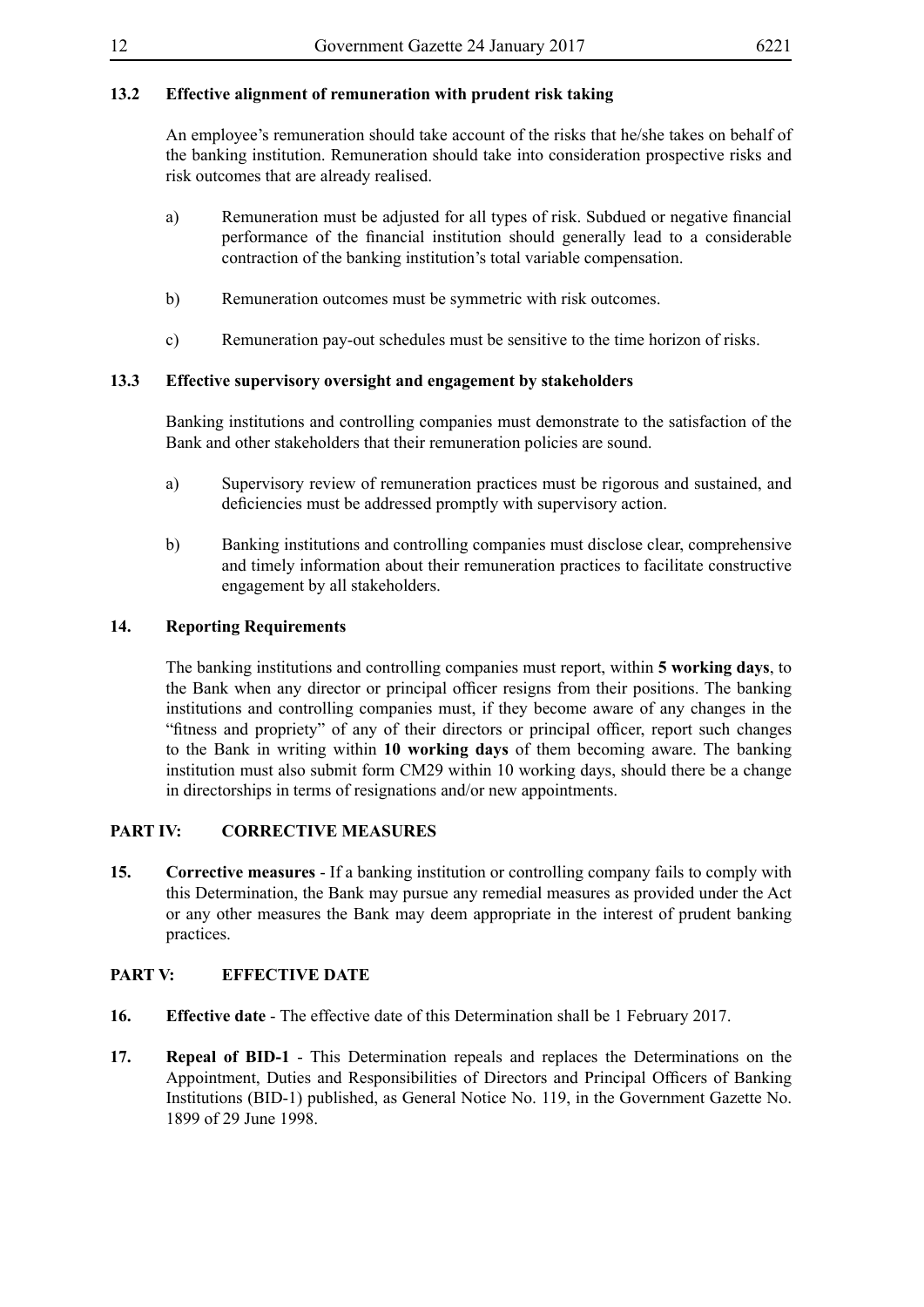#### **ANNEXURE A**

(If insufficient space provided, please attach a separate sheet)

### **STATEMENT BY INDIVIDUALS WHO ARE DIRECTORS, OR HOLD EXECUTIVE POSITION OR ARE PROPOSING TO HOLD, THE POSITION OF A DIRECTOR OR PRINCIPAL OFFICER OR EXECUTIVE OFFICER OF A BANKING INSTITUTION (THE INSTITUTION) OR CONTROLLING COMPANY**

\_\_\_\_\_\_\_\_\_\_\_\_\_\_\_\_\_\_\_\_\_\_\_\_\_\_\_\_\_\_\_\_\_\_\_\_\_\_\_\_\_\_\_\_\_\_\_\_\_\_\_\_\_\_\_\_\_\_\_\_\_\_\_\_\_\_\_\_\_\_\_\_\_ \_\_\_\_\_\_\_\_\_\_\_\_\_\_\_\_\_\_\_\_\_\_\_\_\_\_\_\_\_\_\_\_\_\_\_\_\_\_\_\_\_\_\_\_\_\_\_\_\_\_\_\_\_\_\_\_\_\_\_\_\_\_\_\_\_\_\_\_\_\_\_\_\_

\_\_\_\_\_\_\_\_\_\_\_\_\_\_\_\_\_\_\_\_\_\_\_\_\_\_\_\_\_\_\_\_\_\_\_\_\_\_\_\_\_\_\_\_\_\_\_\_\_\_\_\_\_\_\_\_\_\_\_\_\_\_\_\_\_\_\_\_\_\_\_\_\_ \_\_\_\_\_\_\_\_\_\_\_\_\_\_\_\_\_\_\_\_\_\_\_\_\_\_\_\_\_\_\_\_\_\_\_\_\_\_\_\_\_\_\_\_\_\_\_\_\_\_\_\_\_\_\_\_\_\_\_\_\_\_\_\_\_\_\_\_\_\_\_\_\_

 $\_$  , and the set of the set of the set of the set of the set of the set of the set of the set of the set of the set of the set of the set of the set of the set of the set of the set of the set of the set of the set of th \_\_\_\_\_\_\_\_\_\_\_\_\_\_\_\_\_\_\_\_\_\_\_\_\_\_\_\_\_\_\_\_\_\_\_\_\_\_\_\_\_\_\_\_\_\_\_\_\_\_\_\_\_\_\_\_\_\_\_\_\_\_\_\_\_\_\_\_\_\_\_\_\_

 $\_$  , and the set of the set of the set of the set of the set of the set of the set of the set of the set of the set of the set of the set of the set of the set of the set of the set of the set of the set of the set of th  $\_$  , and the set of the set of the set of the set of the set of the set of the set of the set of the set of the set of the set of the set of the set of the set of the set of the set of the set of the set of the set of th

#### **(Confidential and not available for inspection by the public)**

- 1. Name of institution in connection with which this questionnaire is being completed:
- 2. Your surname:
- 3. Your full forename(s):

4. Former surname(s) and or forename(s) by which you may have been known:

5. Please state in what capacity you are completing this questionnaire, i.e. as a current or prospective director, principal officer or executive officer or combination of these. Please state your full title and describe the particular duties and responsibilities attached to the position(s) that you hold or will hold. If you are completing this form in the capacity of director, indicate whether, in your position as director, you have or will have executive responsibility for the management of the institution's business. In addition, please provide a copy of your detailed signed curriculum vitae, unless it has already been provided:

 $\_$  , and the set of the set of the set of the set of the set of the set of the set of the set of the set of the set of the set of the set of the set of the set of the set of the set of the set of the set of the set of th \_\_\_\_\_\_\_\_\_\_\_\_\_\_\_\_\_\_\_\_\_\_\_\_\_\_\_\_\_\_\_\_\_\_\_\_\_\_\_\_\_\_\_\_\_\_\_\_\_\_\_\_\_\_\_\_\_\_\_\_\_\_\_\_\_\_\_\_\_\_\_\_\_

 $\_$  , and the set of the set of the set of the set of the set of the set of the set of the set of the set of the set of the set of the set of the set of the set of the set of the set of the set of the set of the set of th  $\_$  , and the set of the set of the set of the set of the set of the set of the set of the set of the set of the set of the set of the set of the set of the set of the set of the set of the set of the set of the set of th

\_\_\_\_\_\_\_\_\_\_\_\_\_\_\_\_\_\_\_\_\_\_\_\_\_\_\_\_\_\_\_\_\_\_\_\_\_\_\_\_\_\_\_\_\_\_\_\_\_\_\_\_\_\_\_\_\_\_\_\_\_\_\_\_\_\_\_\_\_\_\_\_\_ \_\_\_\_\_\_\_\_\_\_\_\_\_\_\_\_\_\_\_\_\_\_\_\_\_\_\_\_\_\_\_\_\_\_\_\_\_\_\_\_\_\_\_\_\_\_\_\_\_\_\_\_\_\_\_\_\_\_\_\_\_\_\_\_\_\_\_\_\_\_\_\_\_

\_\_\_\_\_\_\_\_\_\_\_\_\_\_\_\_\_\_\_\_\_\_\_\_\_\_\_\_\_\_\_\_\_\_\_\_\_\_\_\_\_\_\_\_\_\_\_\_\_\_\_\_\_\_\_\_\_\_\_\_\_\_\_\_\_\_\_\_\_\_\_\_\_

\_\_\_\_\_\_\_\_\_\_\_\_\_\_\_\_\_\_\_\_\_\_\_\_\_\_\_\_\_\_\_\_\_\_\_\_\_\_\_\_\_\_\_\_\_\_\_\_\_\_\_\_\_\_\_\_\_\_\_\_\_\_\_\_\_\_\_\_\_\_\_\_\_

 $\_$  , and the set of the set of the set of the set of the set of the set of the set of the set of the set of the set of the set of the set of the set of the set of the set of the set of the set of the set of the set of th \_\_\_\_\_\_\_\_\_\_\_\_\_\_\_\_\_\_\_\_\_\_\_\_\_\_\_\_\_\_\_\_\_\_\_\_\_\_\_\_\_\_\_\_\_\_\_\_\_\_\_\_\_\_\_\_\_\_\_\_\_\_\_\_\_\_\_\_\_\_\_\_\_

- 6. Addresses (Residential and Postal):
- 7. Any previous residential address (es) during the past 10 years:
- 8. Date and place of your birth (including town or city):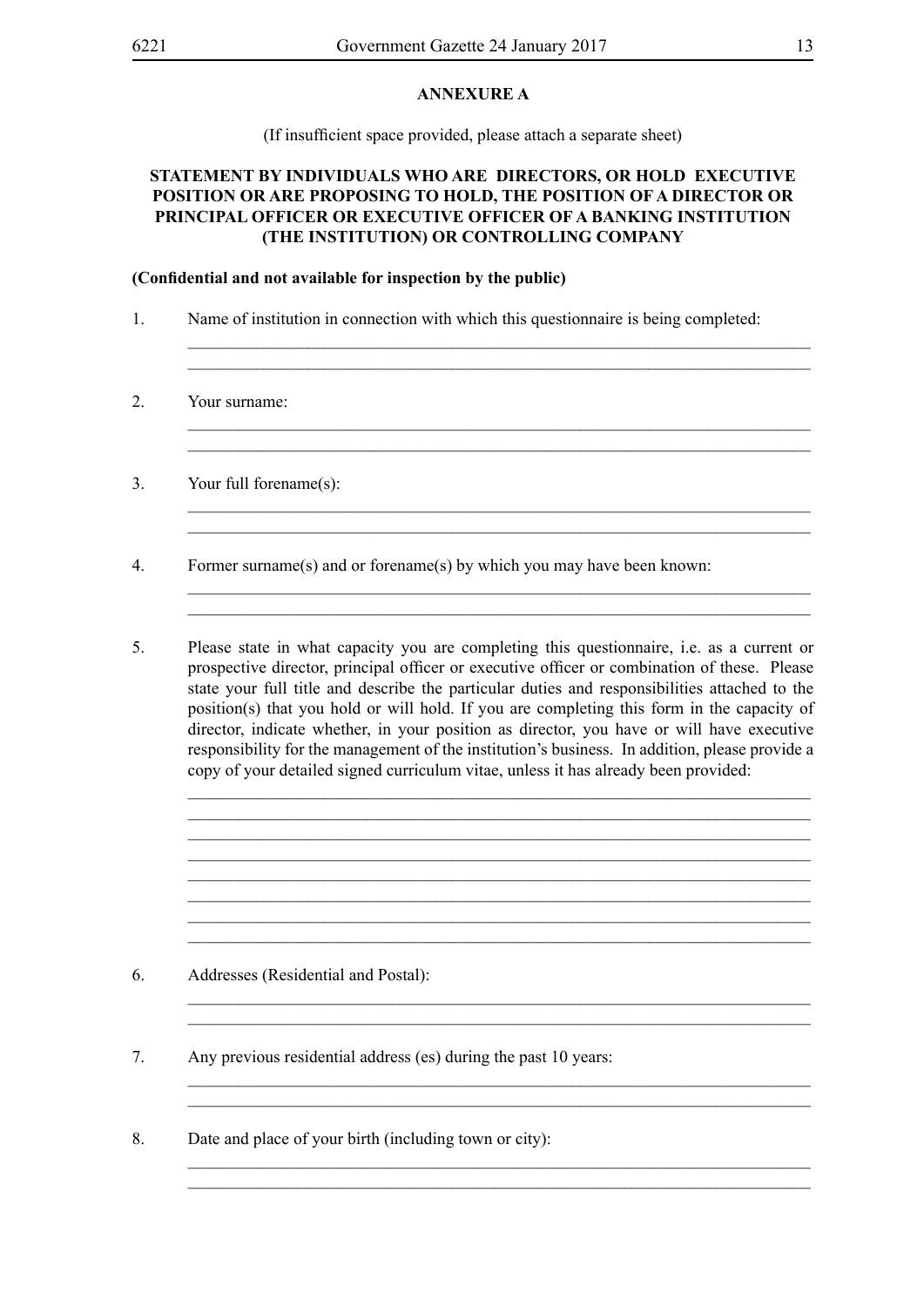$\mathcal{L}_\text{max} = \mathcal{L}_\text{max} = \mathcal{L}_\text{max} = \mathcal{L}_\text{max} = \mathcal{L}_\text{max} = \mathcal{L}_\text{max} = \mathcal{L}_\text{max} = \mathcal{L}_\text{max} = \mathcal{L}_\text{max} = \mathcal{L}_\text{max} = \mathcal{L}_\text{max} = \mathcal{L}_\text{max} = \mathcal{L}_\text{max} = \mathcal{L}_\text{max} = \mathcal{L}_\text{max} = \mathcal{L}_\text{max} = \mathcal{L}_\text{max} = \mathcal{L}_\text{max} = \mathcal{$ 

\_\_\_\_\_\_\_\_\_\_\_\_\_\_\_\_\_\_\_\_\_\_\_\_\_\_\_\_\_\_\_\_\_\_\_\_\_\_\_\_\_\_\_\_\_\_\_\_\_\_\_\_\_\_\_\_\_\_\_\_\_\_\_\_\_\_\_\_\_\_\_\_\_ \_\_\_\_\_\_\_\_\_\_\_\_\_\_\_\_\_\_\_\_\_\_\_\_\_\_\_\_\_\_\_\_\_\_\_\_\_\_\_\_\_\_\_\_\_\_\_\_\_\_\_\_\_\_\_\_\_\_\_\_\_\_\_\_\_\_\_\_\_\_\_\_\_

\_\_\_\_\_\_\_\_\_\_\_\_\_\_\_\_\_\_\_\_\_\_\_\_\_\_\_\_\_\_\_\_\_\_\_\_\_\_\_\_\_\_\_\_\_\_\_\_\_\_\_\_\_\_\_\_\_\_\_\_\_\_\_\_\_\_\_\_\_\_\_\_\_

 $\_$  , and the set of the set of the set of the set of the set of the set of the set of the set of the set of the set of the set of the set of the set of the set of the set of the set of the set of the set of the set of th  $\_$  , and the set of the set of the set of the set of the set of the set of the set of the set of the set of the set of the set of the set of the set of the set of the set of the set of the set of the set of the set of th

 $\_$  , and the set of the set of the set of the set of the set of the set of the set of the set of the set of the set of the set of the set of the set of the set of the set of the set of the set of the set of the set of th

- 9. Your nationality and how it was acquired (birth, naturalization or marriage):
- 10. Name(s) and address (es) of your bankers during the past 10 years:
- 11. Your professional/academic qualifications and date on which and institution/s where they were obtained:
- 12. Your occupation and employment now and during the past 10 years, including the name and address of your employer in each case, the nature of business, the position held and relevant dates:
- 13. What other body corporates (other than the banking institution) are you a director or hold an executive position and since when? Describe any relationship, which now exists or will exist between the other institution and the proposed bank:
- 14. Do you have any direct or indirect interest representing 5 per cent or more of the issued capital of any body corporate (other than the institution) that is now authorized, or has applied for authorization, under the Act? If so, give particulars:

 $\mathcal{L}_\mathcal{L} = \mathcal{L}_\mathcal{L} = \mathcal{L}_\mathcal{L} = \mathcal{L}_\mathcal{L} = \mathcal{L}_\mathcal{L} = \mathcal{L}_\mathcal{L} = \mathcal{L}_\mathcal{L} = \mathcal{L}_\mathcal{L} = \mathcal{L}_\mathcal{L} = \mathcal{L}_\mathcal{L} = \mathcal{L}_\mathcal{L} = \mathcal{L}_\mathcal{L} = \mathcal{L}_\mathcal{L} = \mathcal{L}_\mathcal{L} = \mathcal{L}_\mathcal{L} = \mathcal{L}_\mathcal{L} = \mathcal{L}_\mathcal{L}$ 

15. Of what body corporates other than the institution and those listed under paragraph 13 have you been a director or an officer with managerial responsibilities at any time during the past 10 years? Give relevant dates:

 $\_$  , and the set of the set of the set of the set of the set of the set of the set of the set of the set of the set of the set of the set of the set of the set of the set of the set of the set of the set of the set of th \_\_\_\_\_\_\_\_\_\_\_\_\_\_\_\_\_\_\_\_\_\_\_\_\_\_\_\_\_\_\_\_\_\_\_\_\_\_\_\_\_\_\_\_\_\_\_\_\_\_\_\_\_\_\_\_\_\_\_\_\_\_\_\_\_\_\_\_\_\_\_\_\_

 $\_$  , and the set of the set of the set of the set of the set of the set of the set of the set of the set of the set of the set of the set of the set of the set of the set of the set of the set of the set of the set of th \_\_\_\_\_\_\_\_\_\_\_\_\_\_\_\_\_\_\_\_\_\_\_\_\_\_\_\_\_\_\_\_\_\_\_\_\_\_\_\_\_\_\_\_\_\_\_\_\_\_\_\_\_\_\_\_\_\_\_\_\_\_\_\_\_\_\_\_\_\_\_\_\_

\_\_\_\_\_\_\_\_\_\_\_\_\_\_\_\_\_\_\_\_\_\_\_\_\_\_\_\_\_\_\_\_\_\_\_\_\_\_\_\_\_\_\_\_\_\_\_\_\_\_\_\_\_\_\_\_\_\_\_\_\_\_\_\_\_\_\_\_\_\_\_\_\_  $\_$  , and the set of the set of the set of the set of the set of the set of the set of the set of the set of the set of the set of the set of the set of the set of the set of the set of the set of the set of the set of th

- 16. Do any of the body corporates listed in paragraphs 12, 13, 14, and 15 maintain a business relationship with the institution? If so, give particulars:
- 17. Do you hold or have you ever held or applied for a license or equivalent authorization to carry on any business activity in Namibia or elsewhere? If so, give particulars. If any such application was refused or withdrawn after it was made or any authorization was revoked, give particulars: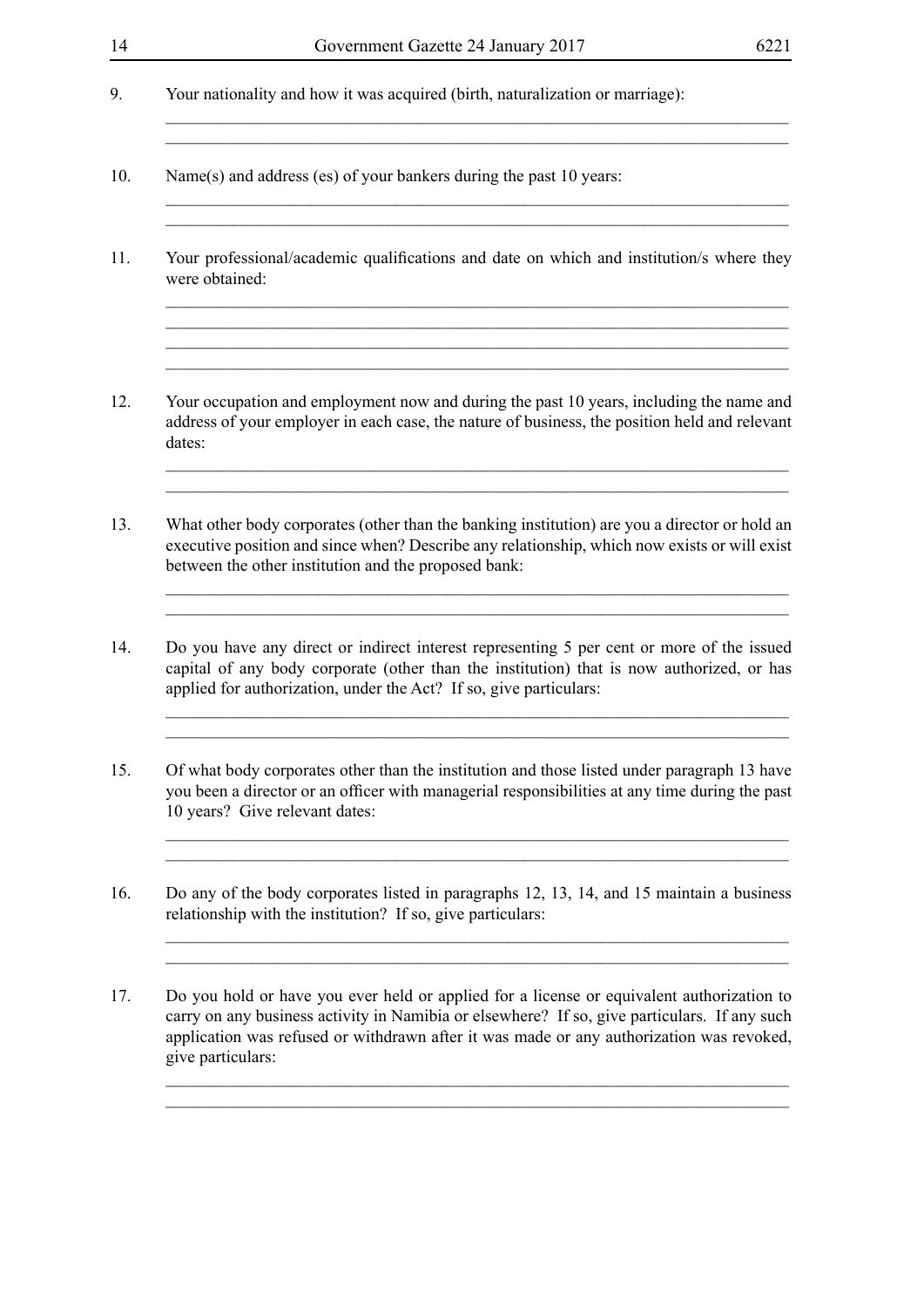- 18. Does any institution with which you are, or have been, associated as a director or executive officer, hold or has it ever held or applied for, a license or equivalent authorization to carry on any business activity? If so, give particulars. If any such application was refused, or was withdrawn after it was made or an authorization revoked, give particulars:
- 19. Have you, at any time, been convicted of any offence, excluding -
	- (i) any traffic offences related?
	- (ii) any political offence?

If so, give particulars of the court by which you were convicted, the offence, the penalty imposed and the date of conviction:

 $\_$  , and the set of the set of the set of the set of the set of the set of the set of the set of the set of the set of the set of the set of the set of the set of the set of the set of the set of the set of the set of th  $\_$  , and the set of the set of the set of the set of the set of the set of the set of the set of the set of the set of the set of the set of the set of the set of the set of the set of the set of the set of the set of th

\_\_\_\_\_\_\_\_\_\_\_\_\_\_\_\_\_\_\_\_\_\_\_\_\_\_\_\_\_\_\_\_\_\_\_\_\_\_\_\_\_\_\_\_\_\_\_\_\_\_\_\_\_\_\_\_\_\_\_\_\_\_\_\_\_\_\_\_\_\_\_\_\_ \_\_\_\_\_\_\_\_\_\_\_\_\_\_\_\_\_\_\_\_\_\_\_\_\_\_\_\_\_\_\_\_\_\_\_\_\_\_\_\_\_\_\_\_\_\_\_\_\_\_\_\_\_\_\_\_\_\_\_\_\_\_\_\_\_\_\_\_\_\_\_\_\_

 $\_$  , and the set of the set of the set of the set of the set of the set of the set of the set of the set of the set of the set of the set of the set of the set of the set of the set of the set of the set of the set of th \_\_\_\_\_\_\_\_\_\_\_\_\_\_\_\_\_\_\_\_\_\_\_\_\_\_\_\_\_\_\_\_\_\_\_\_\_\_\_\_\_\_\_\_\_\_\_\_\_\_\_\_\_\_\_\_\_\_\_\_\_\_\_\_\_\_\_\_\_\_\_\_\_

\_\_\_\_\_\_\_\_\_\_\_\_\_\_\_\_\_\_\_\_\_\_\_\_\_\_\_\_\_\_\_\_\_\_\_\_\_\_\_\_\_\_\_\_\_\_\_\_\_\_\_\_\_\_\_\_\_\_\_\_\_\_\_\_\_\_\_\_\_\_\_\_\_ \_\_\_\_\_\_\_\_\_\_\_\_\_\_\_\_\_\_\_\_\_\_\_\_\_\_\_\_\_\_\_\_\_\_\_\_\_\_\_\_\_\_\_\_\_\_\_\_\_\_\_\_\_\_\_\_\_\_\_\_\_\_\_\_\_\_\_\_\_\_\_\_\_

\_\_\_\_\_\_\_\_\_\_\_\_\_\_\_\_\_\_\_\_\_\_\_\_\_\_\_\_\_\_\_\_\_\_\_\_\_\_\_\_\_\_\_\_\_\_\_\_\_\_\_\_\_\_\_\_\_\_\_\_\_\_\_\_\_\_\_\_\_\_\_\_\_  $\_$  , and the set of the set of the set of the set of the set of the set of the set of the set of the set of the set of the set of the set of the set of the set of the set of the set of the set of the set of the set of th

\_\_\_\_\_\_\_\_\_\_\_\_\_\_\_\_\_\_\_\_\_\_\_\_\_\_\_\_\_\_\_\_\_\_\_\_\_\_\_\_\_\_\_\_\_\_\_\_\_\_\_\_\_\_\_\_\_\_\_\_\_\_\_\_\_\_\_\_\_\_\_\_\_  $\_$  , and the set of the set of the set of the set of the set of the set of the set of the set of the set of the set of the set of the set of the set of the set of the set of the set of the set of the set of the set of th

\_\_\_\_\_\_\_\_\_\_\_\_\_\_\_\_\_\_\_\_\_\_\_\_\_\_\_\_\_\_\_\_\_\_\_\_\_\_\_\_\_\_\_\_\_\_\_\_\_\_\_\_\_\_\_\_\_\_\_\_\_\_\_\_\_\_\_\_\_\_\_\_\_ \_\_\_\_\_\_\_\_\_\_\_\_\_\_\_\_\_\_\_\_\_\_\_\_\_\_\_\_\_\_\_\_\_\_\_\_\_\_\_\_\_\_\_\_\_\_\_\_\_\_\_\_\_\_\_\_\_\_\_\_\_\_\_\_\_\_\_\_\_\_\_\_\_

 $\_$  , and the set of the set of the set of the set of the set of the set of the set of the set of the set of the set of the set of the set of the set of the set of the set of the set of the set of the set of the set of th \_\_\_\_\_\_\_\_\_\_\_\_\_\_\_\_\_\_\_\_\_\_\_\_\_\_\_\_\_\_\_\_\_\_\_\_\_\_\_\_\_\_\_\_\_\_\_\_\_\_\_\_\_\_\_\_\_\_\_\_\_\_\_\_\_\_\_\_\_\_\_\_\_

- 20. Have you, in Namibia or elsewhere, been censured, disciplined, warned as to future conduct, or made the subject of a court order at the instigation of any regulatory authority or any professional body to which you belong or belonged, or have you ever held a practicing certificate subject to conditions? If so, give particulars:
- 21. Have you, or has any body corporate, partnership or unincorporated institution with which you are, or have been, associated as a director or officer with managerial responsibility, been the subject of an investigation, in Namibia or elsewhere, by or at the instigation of a government department or agency, professional association or other regulatory body? If so, give particulars:
- 22. Have you, in Namibia or elsewhere, been dismissed from any office or employment, or subject to disciplinary proceedings by your employer or barred from entry to any profession or occupation? If so, give particulars:
- 23. Have you failed to satisfy any debt adjudged due and payable by you, as a judgment-debtor under an order of a court in Namibia, or elsewhere, or made any compromise arrangement with your creditors within the last 10 years? If so, give particulars:
- 24. Have you ever been declared insolvent (either provisionally or finally) by a court in Namibia or elsewhere, or has bankruptcy petition ever been served on you? If so, give particulars:
- 25. Have you, in connection with the formation or management of any body corporate, partnership or unincorporated institution, been adjudged by a court in Namibia or elsewhere, civilly liable for any fraud, misfeasance or other misconduct by you towards such a body or company or towards any members thereof? If so, give particulars: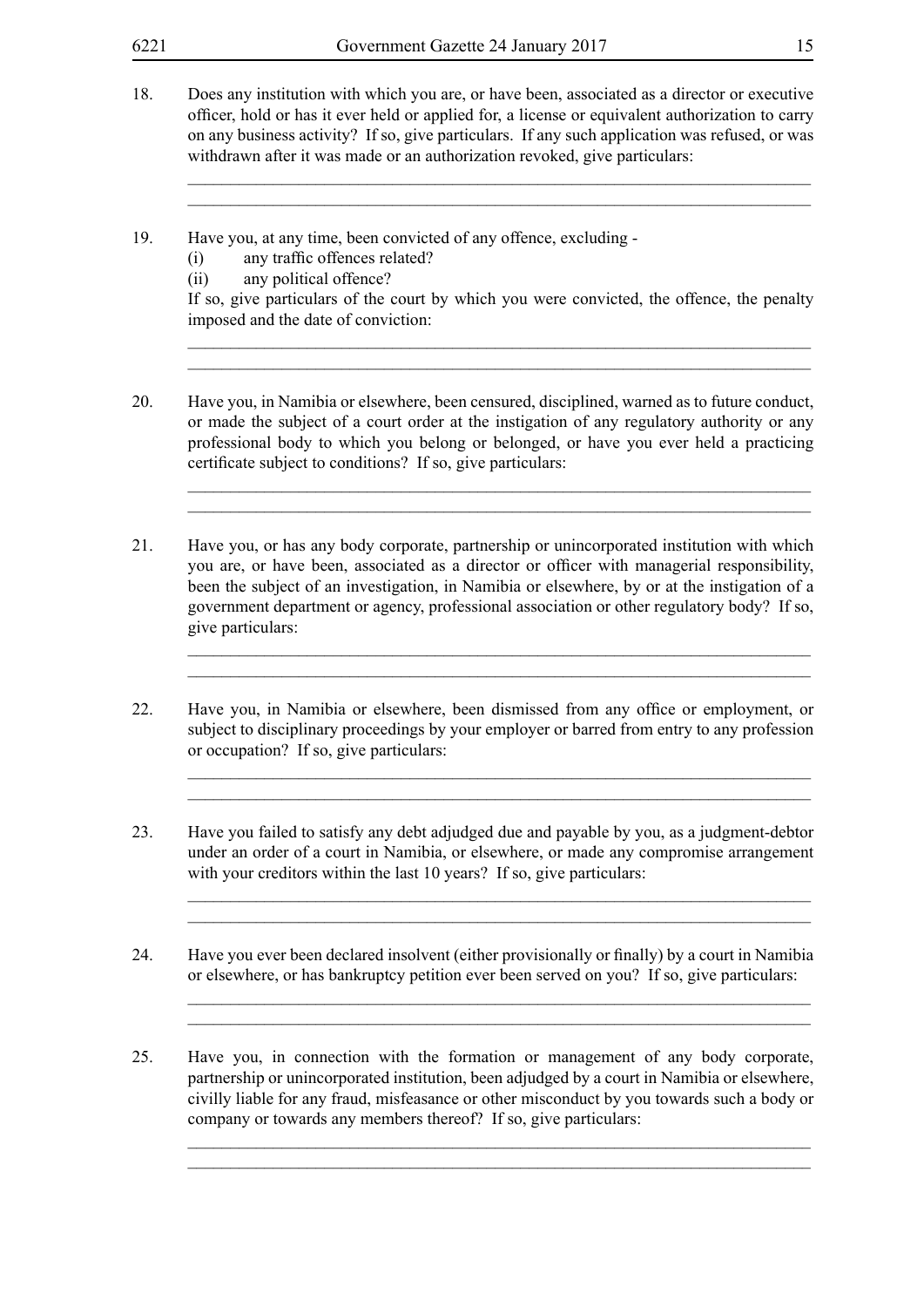- 
- 26. Has any body corporate, partnership or unincorporated institution with which you were associated as a director or executive officer, in Namibia or elsewhere, been wound up, made subject to an administration order, otherwise made any compromise or arrangement with its creditors or ceased trading, either while you were associated with it or within one year after you ceased to be associated with it, or has anything analogous to any of these events occurred under the laws of any other jurisdiction? If so, give particulars:

\_\_\_\_\_\_\_\_\_\_\_\_\_\_\_\_\_\_\_\_\_\_\_\_\_\_\_\_\_\_\_\_\_\_\_\_\_\_\_\_\_\_\_\_\_\_\_\_\_\_\_\_\_\_\_\_\_\_\_\_\_\_\_\_\_\_\_\_\_\_\_\_\_  $\_$  , and the set of the set of the set of the set of the set of the set of the set of the set of the set of the set of the set of the set of the set of the set of the set of the set of the set of the set of the set of th

 $\_$  , and the set of the set of the set of the set of the set of the set of the set of the set of the set of the set of the set of the set of the set of the set of the set of the set of the set of the set of the set of th \_\_\_\_\_\_\_\_\_\_\_\_\_\_\_\_\_\_\_\_\_\_\_\_\_\_\_\_\_\_\_\_\_\_\_\_\_\_\_\_\_\_\_\_\_\_\_\_\_\_\_\_\_\_\_\_\_\_\_\_\_\_\_\_\_\_\_\_\_\_\_\_\_

 $\_$  , and the set of the set of the set of the set of the set of the set of the set of the set of the set of the set of the set of the set of the set of the set of the set of the set of the set of the set of the set of th

\_\_\_\_\_\_\_\_\_\_\_\_\_\_\_\_\_\_\_\_\_\_\_\_\_\_\_\_\_\_\_\_\_\_\_\_\_\_\_\_\_\_\_\_\_\_\_\_\_\_\_\_\_\_\_\_\_\_\_\_\_\_\_\_\_\_\_\_\_\_\_\_\_ \_\_\_\_\_\_\_\_\_\_\_\_\_\_\_\_\_\_\_\_\_\_\_\_\_\_\_\_\_\_\_\_\_\_\_\_\_\_\_\_\_\_\_\_\_\_\_\_\_\_\_\_\_\_\_\_\_\_\_\_\_\_\_\_\_\_\_\_\_\_\_\_\_

\_\_\_\_\_\_\_\_\_\_\_\_\_\_\_\_\_\_\_\_\_\_\_\_\_\_\_\_\_\_\_\_\_\_\_\_\_\_\_\_\_\_\_\_\_\_\_\_\_\_\_\_\_\_\_\_\_\_\_\_\_\_\_\_\_\_\_\_\_\_\_\_\_ \_\_\_\_\_\_\_\_\_\_\_\_\_\_\_\_\_\_\_\_\_\_\_\_\_\_\_\_\_\_\_\_\_\_\_\_\_\_\_\_\_\_\_\_\_\_\_\_\_\_\_\_\_\_\_\_\_\_\_\_\_\_\_\_\_\_\_\_\_\_\_\_\_

\_\_\_\_\_\_\_\_\_\_\_\_\_\_\_\_\_\_\_\_\_\_\_\_\_\_\_\_\_\_\_\_\_\_\_\_\_\_\_\_\_\_\_\_\_\_\_\_\_\_\_\_\_\_\_\_\_\_\_\_\_\_\_\_\_\_\_\_\_\_\_\_\_ \_\_\_\_\_\_\_\_\_\_\_\_\_\_\_\_\_\_\_\_\_\_\_\_\_\_\_\_\_\_\_\_\_\_\_\_\_\_\_\_\_\_\_\_\_\_\_\_\_\_\_\_\_\_\_\_\_\_\_\_\_\_\_\_\_\_\_\_\_\_\_\_\_

\_\_\_\_\_\_\_\_\_\_\_\_\_\_\_\_\_\_\_\_\_\_\_\_\_\_\_\_\_\_\_\_\_\_\_\_\_\_\_\_\_\_\_\_\_\_\_\_\_\_\_\_\_\_\_\_\_\_\_\_\_\_\_\_\_\_\_\_\_\_\_\_\_ \_\_\_\_\_\_\_\_\_\_\_\_\_\_\_\_\_\_\_\_\_\_\_\_\_\_\_\_\_\_\_\_\_\_\_\_\_\_\_\_\_\_\_\_\_\_\_\_\_\_\_\_\_\_\_\_\_\_\_\_\_\_\_\_\_\_\_\_\_\_\_\_\_

\_\_\_\_\_\_\_\_\_\_\_\_\_\_\_\_\_\_\_\_\_\_\_\_\_\_\_\_\_\_\_\_\_\_\_\_\_\_\_\_\_\_\_\_\_\_\_\_\_\_\_\_\_\_\_\_\_\_\_\_\_\_\_\_\_\_\_\_\_\_\_\_\_ \_\_\_\_\_\_\_\_\_\_\_\_\_\_\_\_\_\_\_\_\_\_\_\_\_\_\_\_\_\_\_\_\_\_\_\_\_\_\_\_\_\_\_\_\_\_\_\_\_\_\_\_\_\_\_\_\_\_\_\_\_\_\_\_\_\_\_\_\_\_\_\_\_

 $\_$  , and the set of the set of the set of the set of the set of the set of the set of the set of the set of the set of the set of the set of the set of the set of the set of the set of the set of the set of the set of th  $\_$  , and the set of the set of the set of the set of the set of the set of the set of the set of the set of the set of the set of the set of the set of the set of the set of the set of the set of the set of the set of th

- 27. Have you been concerned with the management or conduct of the affairs of any institution that, by reason of any matter relating to a time when you were so concerned, has been censured, warned as to future conduct, disciplined or made the subject of a court order at the instigation of any regulatory authority in Namibia or elsewhere? If so, give particulars:
- 28. In carrying out your duties will you be acting on the directions or instructions of any other individual or institution? If so, give particulars:
- 29. Do you, or does any related party of whom you are aware, undertake business with this institution? If so, give particulars:
- 30. How many shares in the institution are registered in your name or the name of a related party? If applicable, give name(s) in which registered and class of shares:
- 31. In how many shares in the institution (not being registered in your name or that of a related party) are related parties beneficially interested?
- 32. Do you, or does any related party, hold any shares in the institution as trustee or nominee? If so, give particulars:
- 33. Are any of these shares in the institution mentioned in reply to questions 30, 31 and 32 equitably or legally charged or pledged to any party? If so, give particulars:
- 34. What proportion of the voting power at any general meeting of the institution (or of another body corporate of which it is a subsidiary) are you or any related party entitled to exercise or control the exercise of?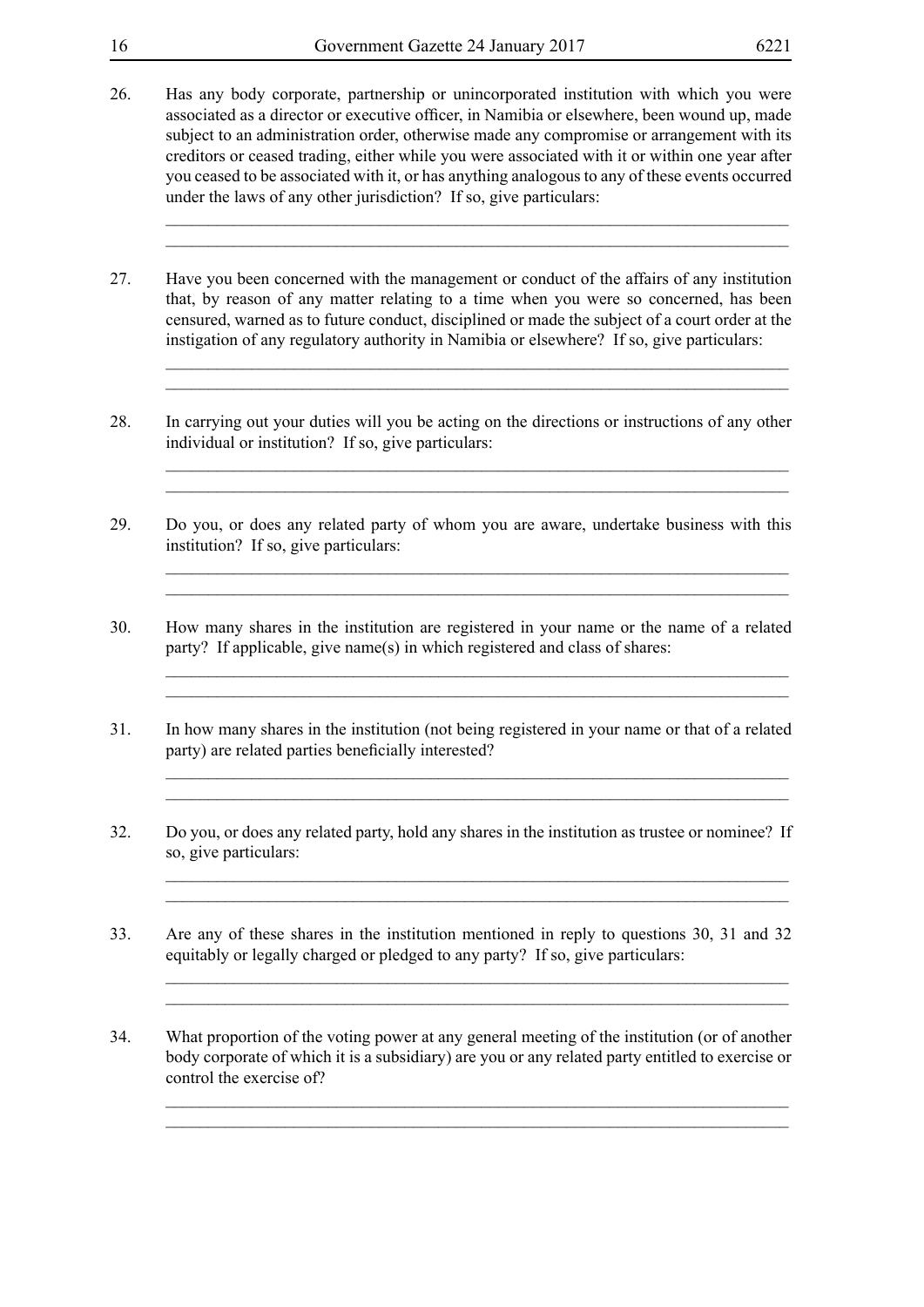35. If the exercise of the voting power at any general meeting of the institution, or of another body corporate of which it is a subsidiary, is or may be controlled by one or more of your associates or any related party, give the proportion of the voting power so controlled in each case and the identity of each associate:

 $\_$  , and the set of the set of the set of the set of the set of the set of the set of the set of the set of the set of the set of the set of the set of the set of the set of the set of the set of the set of the set of th \_\_\_\_\_\_\_\_\_\_\_\_\_\_\_\_\_\_\_\_\_\_\_\_\_\_\_\_\_\_\_\_\_\_\_\_\_\_\_\_\_\_\_\_\_\_\_\_\_\_\_\_\_\_\_\_\_\_\_\_\_\_\_\_\_\_\_\_\_\_\_\_\_

\_\_\_\_\_\_\_\_\_\_\_\_\_\_\_\_\_\_\_\_\_\_\_\_\_\_\_\_\_\_\_\_\_\_\_\_\_\_\_\_\_\_\_\_\_\_\_\_\_\_\_\_\_\_\_\_\_\_\_\_\_\_\_\_\_\_\_\_\_\_\_\_\_  $\_$  , and the set of the set of the set of the set of the set of the set of the set of the set of the set of the set of the set of the set of the set of the set of the set of the set of the set of the set of the set of th

\_\_\_\_\_\_\_\_\_\_\_\_\_\_\_\_\_\_\_\_\_\_\_\_\_\_\_\_\_\_\_\_\_\_\_\_\_\_\_\_\_\_\_\_\_\_\_\_\_\_\_\_\_\_\_\_\_\_\_\_\_\_\_\_\_\_\_\_\_\_\_\_\_  $\_$  , and the set of the set of the set of the set of the set of the set of the set of the set of the set of the set of the set of the set of the set of the set of the set of the set of the set of the set of the set of th

36. Are you currently, or do you, other than in professional capacity, expect to be, engaged in any litigation in Namibia or elsewhere? If so, give particulars excluding litigations relating to private affairs such as divorce, child custody, child maintenance etc.:

- 37. Do you have a basic knowledge and understanding of the risks to which banking institutions and controlling companies are exposed?
- 38. Do you, at all times while acting in your capacity as a director or executive officer of the institution, undertake to:
	- act in good faith towards the bank/banking institutions and controlling companies in the group;
	- avoid conflict between your other interests and the interests of the bank/banking institutions and controlling companies in the group; and
	- **place the interest of the bank/banking institutions and controlling companies in the** group and the depositors above all other interests?

 $\_$  , and the set of the set of the set of the set of the set of the set of the set of the set of the set of the set of the set of the set of the set of the set of the set of the set of the set of the set of the set of th \_\_\_\_\_\_\_\_\_\_\_\_\_\_\_\_\_\_\_\_\_\_\_\_\_\_\_\_\_\_\_\_\_\_\_\_\_\_\_\_\_\_\_\_\_\_\_\_\_\_\_\_\_\_\_\_\_\_\_\_\_\_\_\_\_\_\_\_\_\_\_\_\_

 $\_$  , and the set of the set of the set of the set of the set of the set of the set of the set of the set of the set of the set of the set of the set of the set of the set of the set of the set of the set of the set of th  $\_$  , and the set of the set of the set of the set of the set of the set of the set of the set of the set of the set of the set of the set of the set of the set of the set of the set of the set of the set of the set of th

 $\_$  , and the set of the set of the set of the set of the set of the set of the set of the set of the set of the set of the set of the set of the set of the set of the set of the set of the set of the set of the set of th  $\_$  , and the set of the set of the set of the set of the set of the set of the set of the set of the set of the set of the set of the set of the set of the set of the set of the set of the set of the set of the set of th

 $\_$  , and the set of the set of the set of the set of the set of the set of the set of the set of the set of the set of the set of the set of the set of the set of the set of the set of the set of the set of the set of th  $\_$  , and the set of the set of the set of the set of the set of the set of the set of the set of the set of the set of the set of the set of the set of the set of the set of the set of the set of the set of the set of th

 $\_$  , and the set of the set of the set of the set of the set of the set of the set of the set of the set of the set of the set of the set of the set of the set of the set of the set of the set of the set of the set of th \_\_\_\_\_\_\_\_\_\_\_\_\_\_\_\_\_\_\_\_\_\_\_\_\_\_\_\_\_\_\_\_\_\_\_\_\_\_\_\_\_\_\_\_\_\_\_\_\_\_\_\_\_\_\_\_\_\_\_\_\_\_\_\_\_\_\_\_\_\_\_\_\_

- 39. Have you acquainted yourself with, and do you understand, the extent of the rights and powers, as well as your responsibilities and duties as a director of the institution, as contained in the common law, the Companies Act, 2004 (Act No. 28 of 2004), the Banking Institutions Act, 1998 (as amended), Determinations on the appointment and duties of Directors issued by the Bank of Namibia? (To be completed only by directors or prospective directors).
- 40. Are you a practicing lawyer employed by or a partner in a bank which is on the panel of lawyers of the institution?
- 41. Are you a practicing accountant employed by or a partner in an accounting firm which is engaged or to be engaged to conduct the audit or consultancy work for the institution?
- 42. Are you a member of National Assembly or the National Council of Namibia or any other equivalent state organs in other jurisdictions?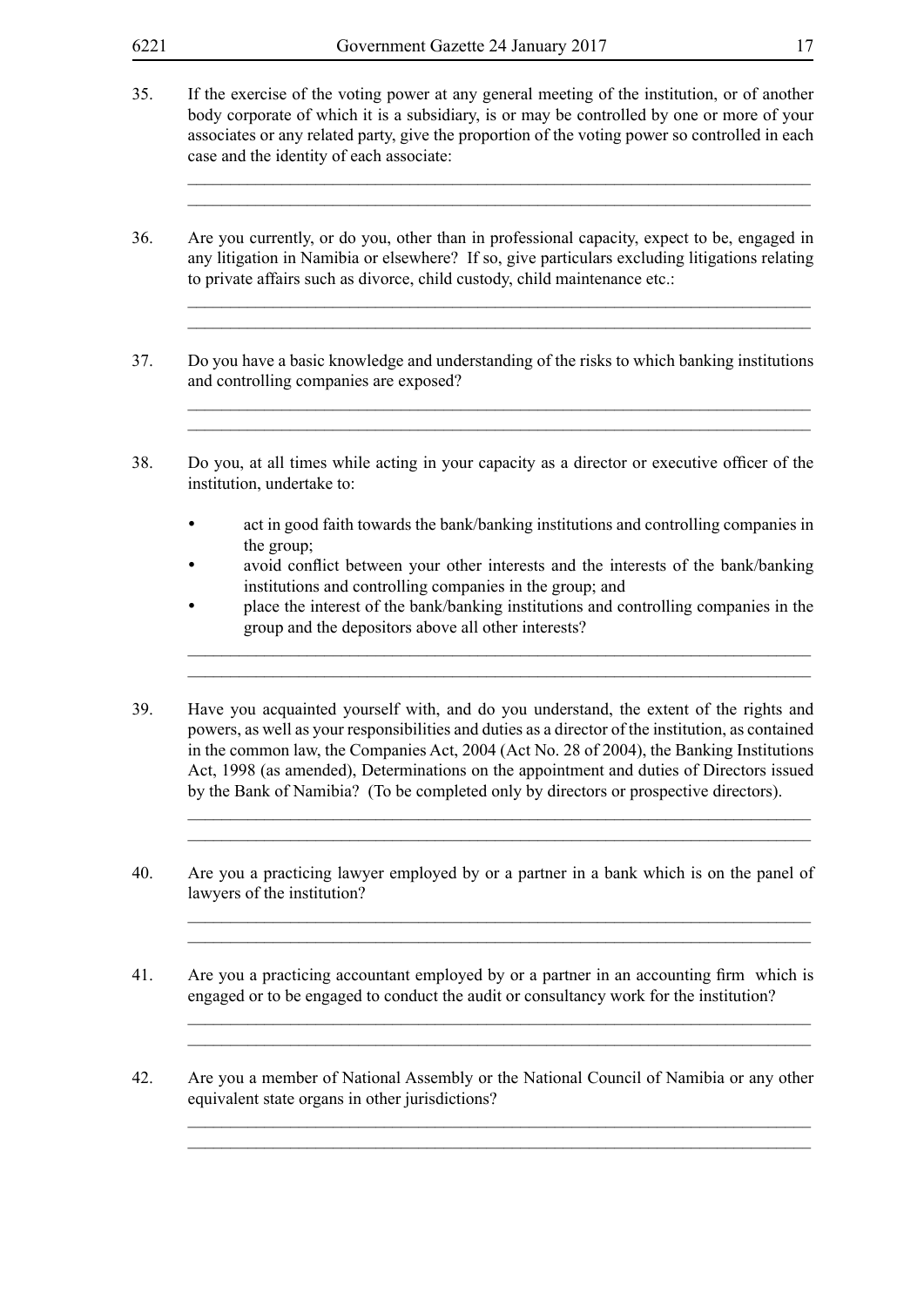#### **BIF 022**

#### **ANNEXURE B**

#### **Provide your latest personal financial statements below:**

### **PERSONAL FINANCIAL STATEMENTS**

(To be submitted by Directors or Principal Officers or Executive Officers) (Amounts in N\$'000)

Balance sheet (as at \_\_\_\_\_\_\_\_\_\_\_\_\_\_\_\_\_\_\_\_\_\_\_\_)

| <b>Assets</b>                            |                   | Liabilities & Net worth      |                 |
|------------------------------------------|-------------------|------------------------------|-----------------|
| Cash & Bank Balances: -----------------  |                   | Accounts Payable:            |                 |
| (Schedule I)                             |                   |                              |                 |
| Marketable Securities: ----------------- |                   | Notes Payable:               |                 |
| (Schedule II)                            |                   |                              |                 |
| CSV Life Insurance:                      | ----------------- | Mortgage Indebtedness:       |                 |
| (Schedule III)                           |                   |                              |                 |
| Debtors-Good:                            | ----------------- | Interest Payable:            | .               |
| Debtors-doubtful:                        | ----------------- | Taxes Payable:               | --------------- |
| Other Investments:                       | ----------------- | Judgements:                  |                 |
| (Schedule IV)                            |                   |                              |                 |
| Machinery & Equipment: ----------------- |                   | Other Liabilities (specify): |                 |
| Real Estate (1):                         |                   |                              |                 |
| (Schedule V)                             |                   |                              |                 |
| Farms Products (2):                      | ----------------- | <b>Total Liabilities:</b>    |                 |
| <b>Business Interests:</b>               | ---------------   | <b>Net Worth:</b>            |                 |
| Other Assets (specify):                  | ----------------- |                              |                 |
| <b>Total Assets:</b>                     |                   | Total Liab's & Net Worth:    |                 |

Income (for the year: \_\_\_\_\_\_\_\_\_\_\_\_\_\_\_\_\_\_\_\_\_)

=====================================

| Salary/Wages:    |  |
|------------------|--|
| Investments:     |  |
| Real Estate:     |  |
| Other (Specify): |  |
| <b>Total:</b>    |  |
|                  |  |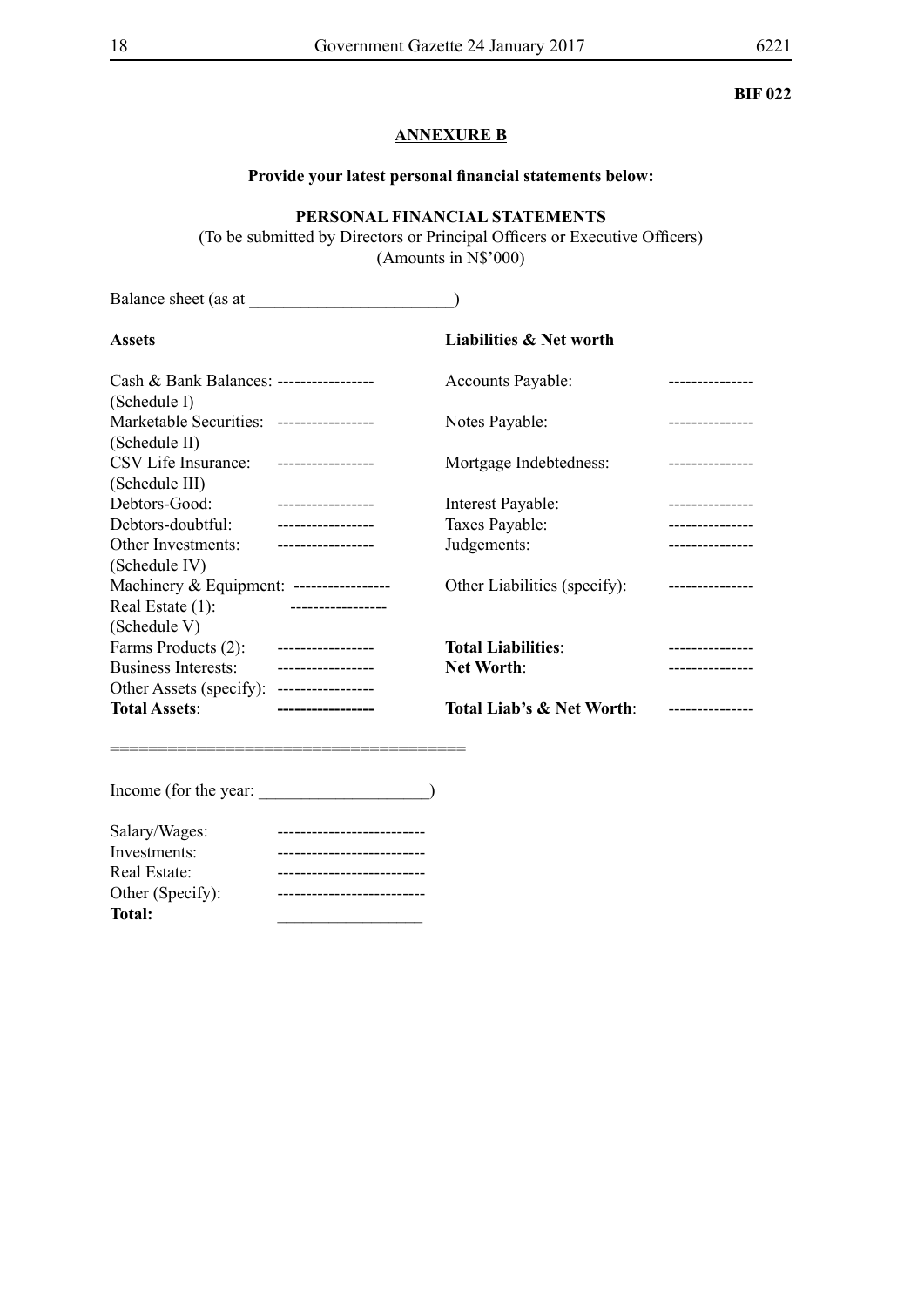**BIF 022**

# PERSONAL FINANCIAL STATEMENTS **PERSONAL FINANCIAL STATEMENTS** SUPPORTING SCHEDULES (Attach additional sheets as necessary) SUPPORTING SCHEDULES

(Attach additional sheets as necessary)

| BANK AND ADDRI                         |  |
|----------------------------------------|--|
| TYPE OF SECURITY<br>Savings, checking) |  |

| CASH IN BANKS<br><b>SCHEDULE I</b>                     |                                      |                                |                                         |                                |                     |
|--------------------------------------------------------|--------------------------------------|--------------------------------|-----------------------------------------|--------------------------------|---------------------|
| TYPE OF SECURITY<br>(Savings, checking)                | BANK AND ADD                         | RESS                           | ACCOUNT NAME                            | <b>BALANCE</b>                 |                     |
|                                                        |                                      |                                |                                         |                                |                     |
| MARKETABLE SECURITIES<br><b>SCHEDULE II</b>            |                                      |                                |                                         |                                |                     |
| TYPE OF SECURITY<br>(Stock, Bonds)                     | DESCRIPTION                          | NO. OF SHARES OR<br>FACE VALUE | IN NAME OF                              | COST                           | <b>MARKET VALUE</b> |
|                                                        |                                      |                                |                                         |                                |                     |
| LIFE INSURANCE IN FORCE<br><b>SCHEDULE III</b>         |                                      |                                |                                         |                                |                     |
| FACE AMOUNT                                            | TYPE OF POLICY<br>(Whole life, term) | NUMBER<br>POLICY               | INSURANCE COMPANY<br><b>AND ADDRESS</b> | (B) BENEFICIARY<br>(A) INSURED | CASH VALUE          |
|                                                        |                                      |                                |                                         |                                |                     |
| Note: Please provide account numbers where applicable. |                                      |                                |                                         |                                |                     |

| <b>HITAN HS.</b> |                       |  |
|------------------|-----------------------|--|
| A INSURED        | <b>WARDENERICIARY</b> |  |
| NSURANCE COMPANY | AND ADDRESS           |  |
| <b>VIIU</b>      | $\mathbf{L}$          |  |
| TYPE OF POLICY   |                       |  |
| ACEAM            |                       |  |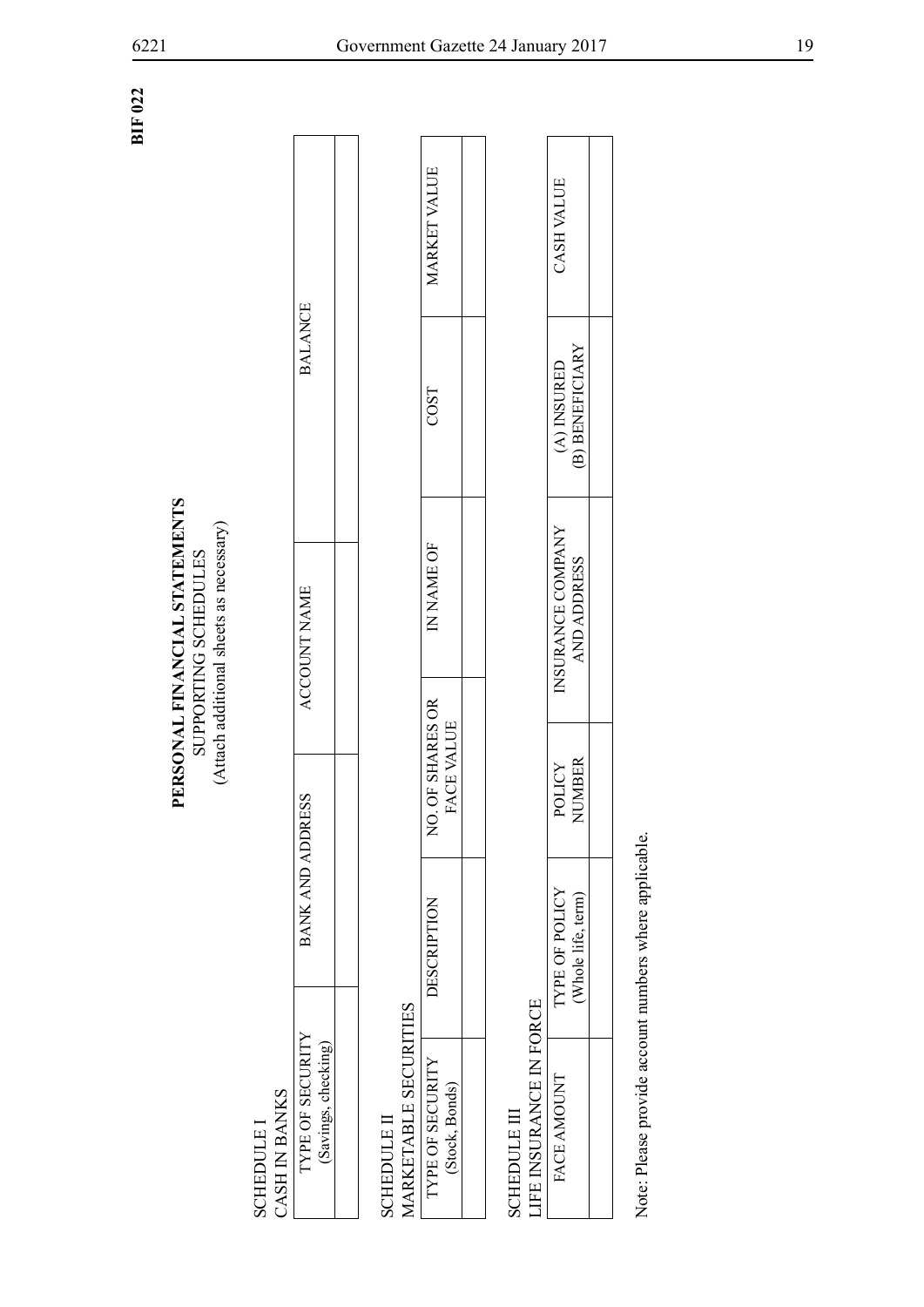| DESCRIPTION (INCLIEDE NATI REFEXTENT OF<br>ו<br>וונדו בדו | СH) | COST | <b>JURRENT VALU</b> |  |
|-----------------------------------------------------------|-----|------|---------------------|--|
| $\overline{\phantom{a}}$                                  |     |      |                     |  |
|                                                           |     |      |                     |  |

| CURRENT VALUI                    |                    |  |
|----------------------------------|--------------------|--|
| MORTGAGE                         | <b>NDEBTEDNESS</b> |  |
| COST                             |                    |  |
| TE PURCHASED                     |                    |  |
| ACREAGEMENT AND MATTER DESTRATED |                    |  |

| OTHER INVESTMENTS<br><b>SCHEDULE IV</b>                      |              |                           |                 |                                  |                                        |
|--------------------------------------------------------------|--------------|---------------------------|-----------------|----------------------------------|----------------------------------------|
| DESCRIPTION (INCLUDE NATURE/EXTENT OF<br><b>OWNERSHIP</b>    |              | DATE PURCHASED            |                 | COST                             | <b>CURRENT VALUE</b>                   |
|                                                              |              |                           |                 |                                  |                                        |
| <b>SCHEDULE V</b>                                            |              |                           |                 |                                  |                                        |
| REAL ESTATE OWNED                                            |              |                           |                 |                                  |                                        |
| DESCRIPTION (INCLUDE NATURE/EXTENT OF<br>INTEREST)           |              | DATE PURCHASED            | COST            | <b>INDEBTEDNESS</b><br>MORTGAGE* | <b>CURRENT VALUE</b>                   |
|                                                              |              |                           |                 |                                  |                                        |
| * Describe below the terms of mortgages with name and        |              | address of mortgage.      |                 |                                  |                                        |
| NOTES/LOANS PAYABLE - BANKS AND OTHERS<br><b>SCHEDULE VI</b> |              |                           |                 |                                  |                                        |
| WHERE BORROWED                                               | DATE OF LOAN | ORIGINAL<br><b>AMOUNT</b> | REPAYMENT TERMS | COLLATERAL SECURITY (IF<br>ANY)  | <b>CURRENT BALANCE</b><br><b>OWING</b> |
|                                                              |              |                           |                 |                                  |                                        |
| Please provide account numbers where applicable.             |              |                           |                 |                                  |                                        |

**BIF 022**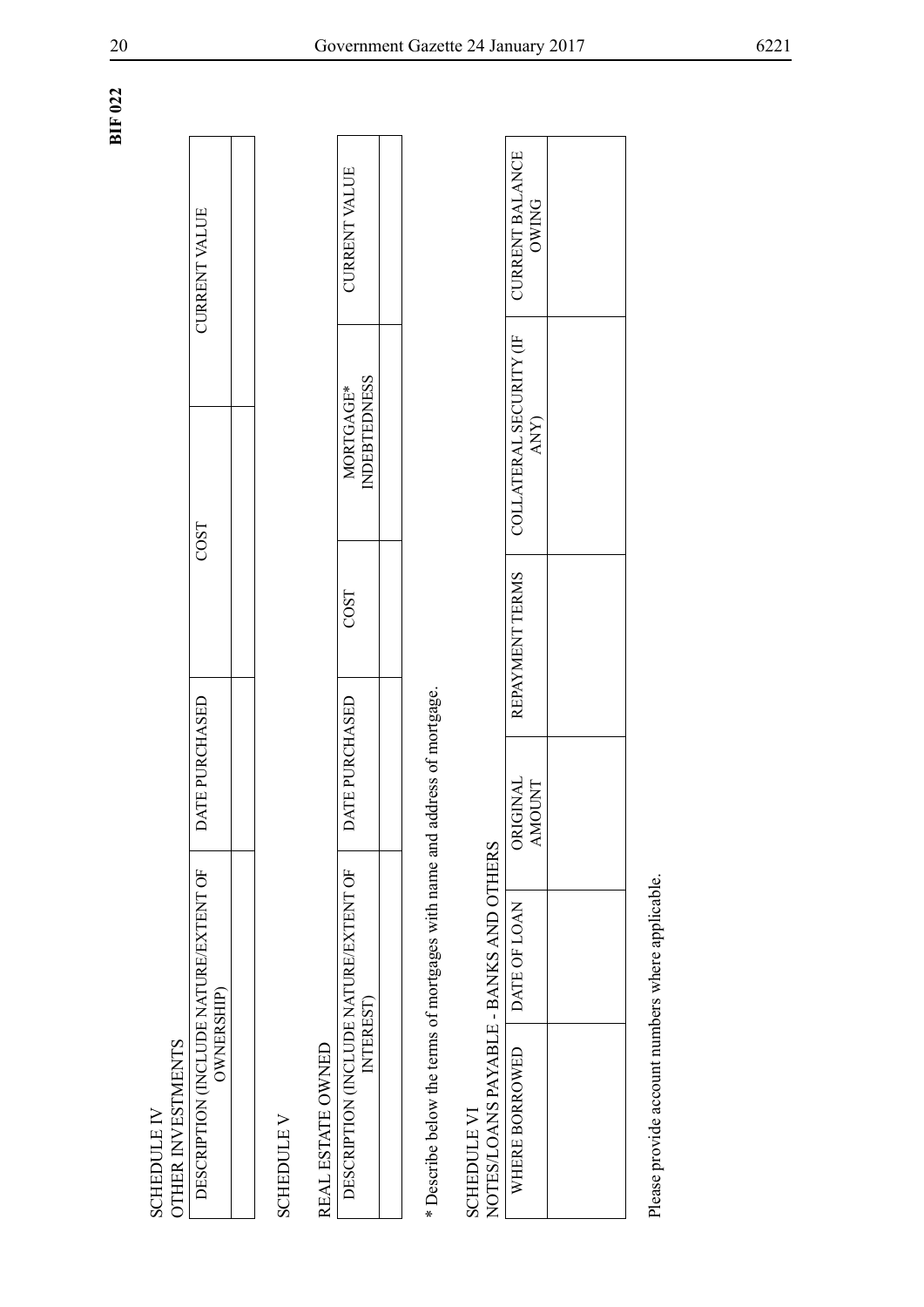#### **ANNEXURE C**

#### **DECLARATION**

I, ................................................., hereby declare/affirm the following:

This statement consists of ........ pages, each signed by me. The content of this declaration is true to the best of my knowledge and belief. I am aware that should it be submitted as evidence and there is something contained therein that I know to be false or believe not to be true; I may be liable for prosecution.

I undertake that, as long as I continue to be a director, principal or executive officer of the institution, I will notify the Bank of Namibia of any material changes to, or affecting the completeness or accuracy of, the information supplied by me on forms BIF 022 and BIF 024 as soon as possible, but in no event later than **21 days** from the day that the changes come to my attention.

I also authorize the Bank to request and receive any information necessary, from any source the Bank deems appropriate, to verify the accuracy of information contained in these statements.

I know and understand the content of this declaration. I have\*/do not have\* objections to taking the prescribed oath. I consider the prescribed oath to be binding\*/not binding\* on my conscience.

I certify that the above statement was taken by me and that the deponent has acknowledged that he\*/ she\* knows and understands the content of this statement. This statement was sworn to\*/afbanked\* before me and the deponent's signature was placed hereon in my presence at .................................. on ..................................

.......................................... COMMISSIONER OF OATHS

| FULL NAMES     |  |
|----------------|--|
| EX OFFICIO     |  |
| AREA           |  |
| <b>ADDRESS</b> |  |

*\*Delete whichever is not applicable*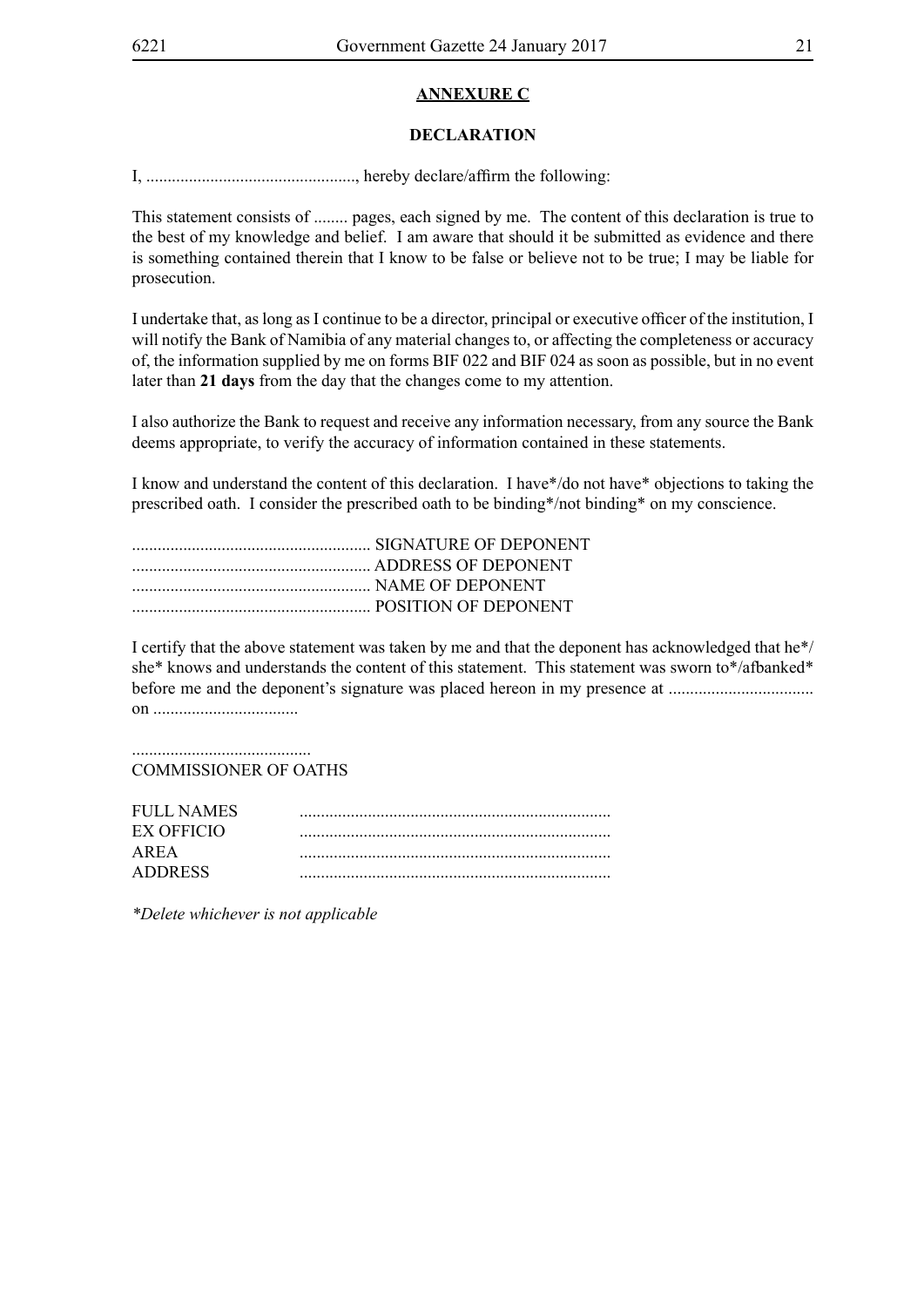## **ANNEXURE D**

#### **ASSESSING FITNESS AND PROPRIETY**

The Bank will consider the following criteria when assessing fitness and propriety of director, principal officer, or executive of a bank or controlling company:-

- 1. Good character (i.e. honesty, integrity, fairness, and reputation);
- 2. Competence, diligence, capability, soundness of judgment;
- 3. Financial solvency and integrity;

#### **1. Good Character**

- 1.1. Good character incorporates various qualities including honesty, integrity, fairness and reputation, which are demonstrated over time. In determining a person's "good character", the Bank will take into account the past conducts, attitudes, and actions of the applicant and will have regard to all appropriate factors. In so far as it may be relevant in the execution of the respective duties, the following factors will be taken into account:
	- i) Whether the person has been convicted or found guilty of a criminal offence under any legislation designed to protect members of the public from financial loss i.e. an offence relating to dishonesty, fraud or financial crime;
	- ii) Whether the person has been convicted or found guilty in any proceedings of a disciplinary nature;
	- iii) Whether the person has been the subject of any adverse findings or any settlement in civil proceedings, particularly in connection with banking or other financial business, misconduct, or fraud;
	- iv) Whether the person has been a director, partner, or otherwise involved in the management of a business that has gone into receivership, insolvency or compulsory liquidation while the person was a part of that organization or within a reasonably short period (e.g. one year) after the person's departure from the institution;
	- v) Whether the person has been dismissed, asked to resign or resigned from employment or from a position of trust, fiduciary appointment or similar position because of questions about honesty and integrity.
	- vi) Whether the person has ever been disqualified, in terms of the relevant Companies Act or any other legislation, from acting as a director or serving in a managerial capacity as a result of wrongdoing.
	- vii) Whether the person has not been fair, truthful and forthcoming in dealings with customers, superiors, auditors and regulatory authorities within the past ten years and has been the subject of any justified complaint relating to regulated activities; and
	- viii) Whether the person demonstrates a readiness and willingness to comply with the requirements and standards of the regulatory system and other legal, regulatory or professional requirements and standards.
- 1.2 The Bank shall consider all the above factors whether they have arisen in Namibia or elsewhere. The Bank should be informed of all of these matters, and will take into account the extent and circumstances of the person's involvement in the relevant events, the time it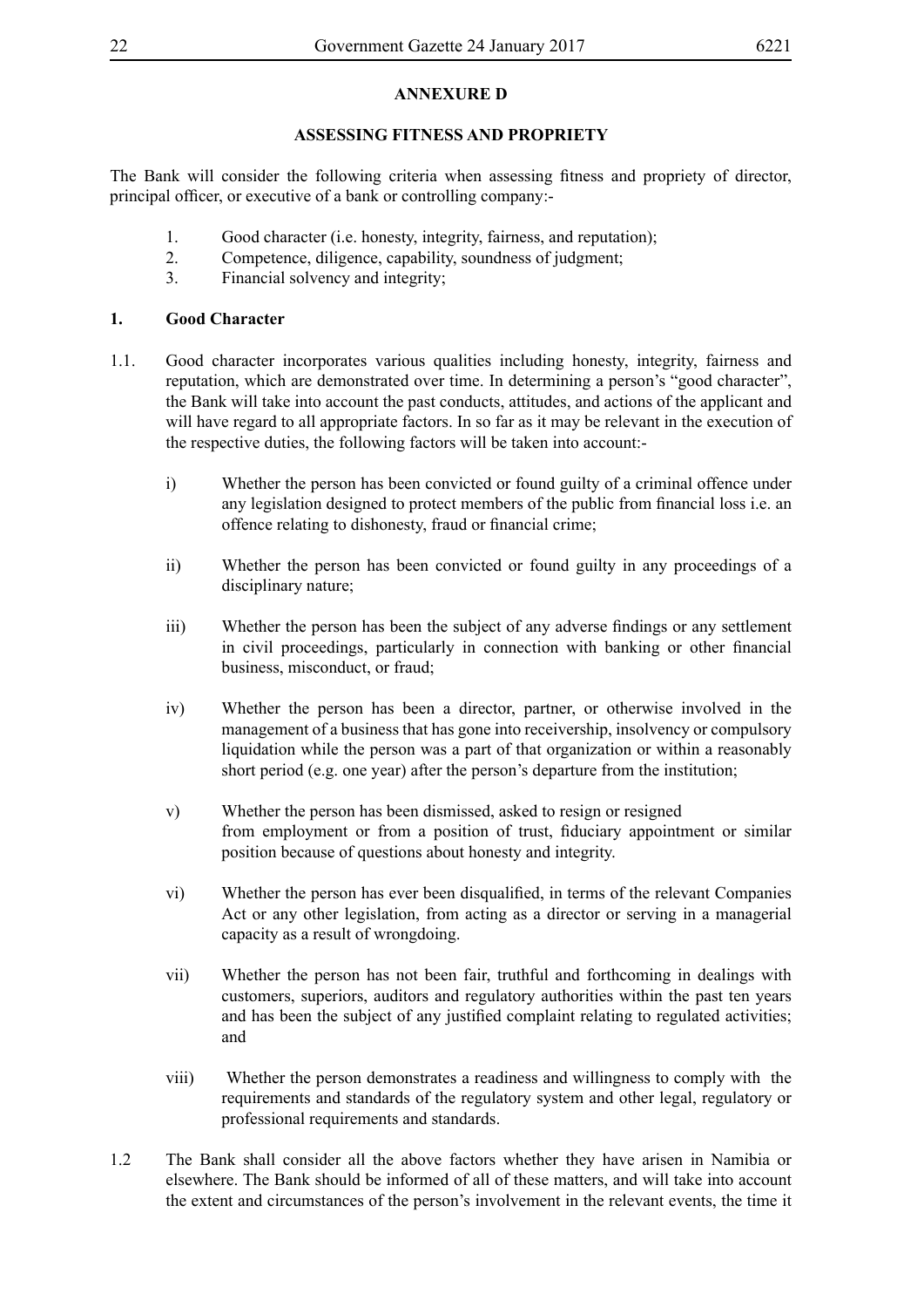occurred and its seriousness. In its assessment, the Bank will gather information from all appropriate sources, in determining the person's fitness and proprietary.

#### **2. Competence and Capability**

- 2.1 The applicants shall demonstrate competence and ability or understanding required to conduct business operations effectively, in the interest of all stakeholders.
- 2.2 In so far as is relevant to the applicants responsibilities, the Bank will take into account the following factors, and any other matters as it deem appropriate, when assessing the person's competence and capabilities:
	- i) Whether the person possesses relevant qualifications and/or experience to serve as a director, principal officer, or executive officer in a bank. Therefore, the applicant will be expected to at least meet the requirements as stipulated under Table 1. The below table serves as a mere guide and the Bank will exercise supervisory judgement taking into account whether the applicant possesses a certain level of academic achievements or sufficient relevant working experience.

|                           | Director | Principal Officer                         | <b>Executive Officer</b>                 |
|---------------------------|----------|-------------------------------------------|------------------------------------------|
| Academic<br>Qualification |          | Relevant finance/banking<br>qualification | Relevant academic<br>qualification       |
| Relevant<br>Experience    | 5 years  | 5 years banking related<br>experience     | 5 years in relevant field                |
| Management skills         |          | 5 years bank management<br>related skills | 5 years general<br>management experience |

#### **Table 1:**

- ii) Whether the person is a minor or any other person under legal disability.
- iii) Whether the person has ever been disciplined by a professional, trade, or regulatory body, dismissed or requested to resign from any position or office for negligence, incompetence, fraud or mismanagement; and
- iv) Whether the person has sound knowledge of banking business and the responsibilities of being a director, principal officer, or executive officer of a bank.

#### **3. Financial Solvency and Integrity**

- 3.1 In assessing financial soundness, due regard will be given to the solvency of the person. The assessment will amongst others consider the following factors:
	- i) Whether the person has ever filed for bankruptcy and been declared bankrupt, had his/her estate sequestrated, or is the subject of such proceedings in Namibia or elsewhere;
	- ii) Whether the person has made a compromise with his/her creditors;
	- iii) Whether the person has failed to satisfy any debt adjudged due and payable as a judgment-debtor under an order of a court.
	- iv) Whether the person has been a director, principal officer, or executive officer in an institution that has been the subject of adverse judgment or award or made arrangements or compromise with it creditors, filed for bankruptcy, has been